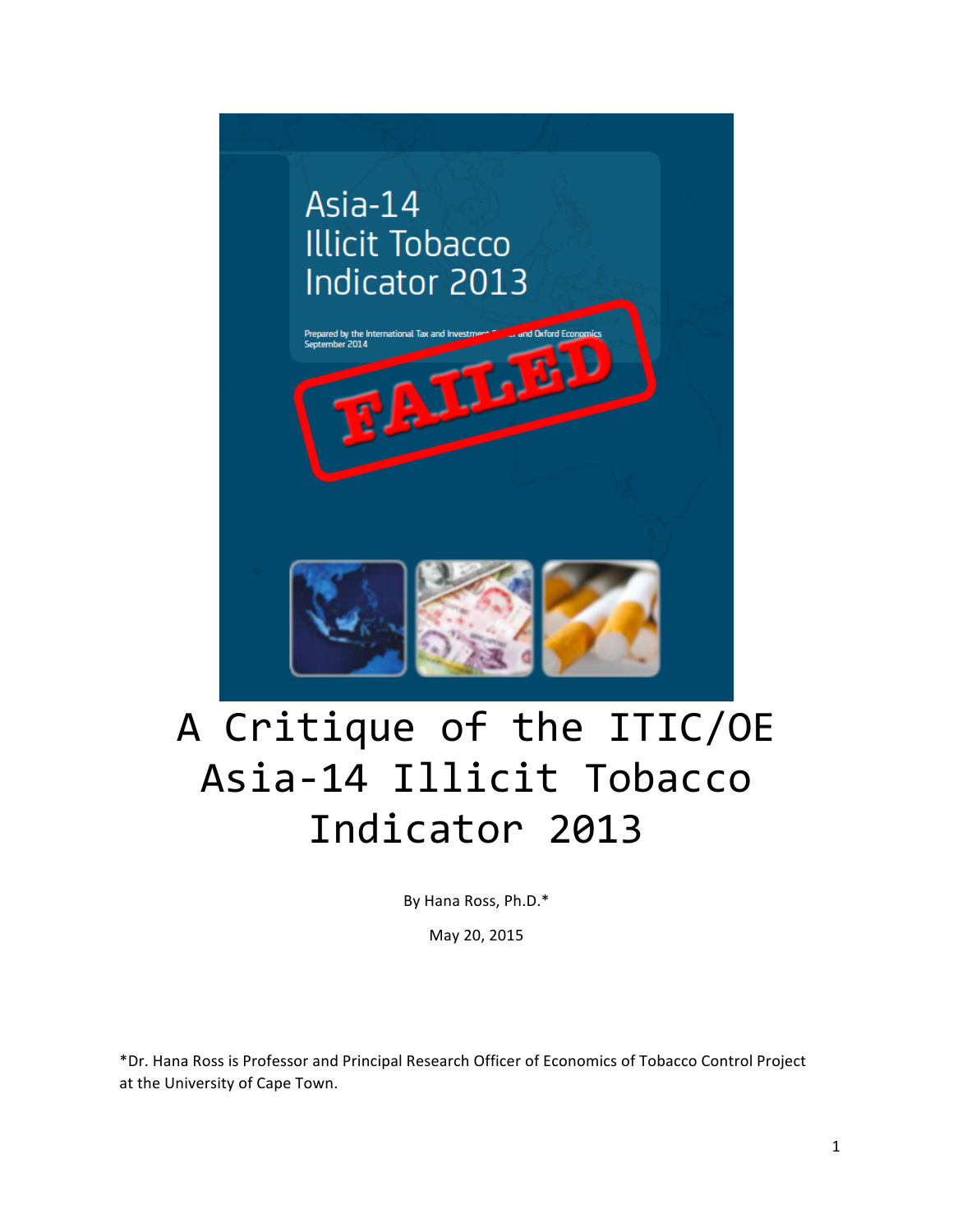# **EXECUTIVE SUMMARY**

The "Asia-14 Illicit Tobacco Indicator 2013" (Asia-14) report was published by the International Tax and Investment Center (ITIC) and Oxford Economics (OE) as a follow up to their previous attempt to estimate the scope and composition of illicit tobacco consumption in Asia presented in "Asia-11 Illicit Tobacco Indicator 2012" (Asia-11). Both reports were funded by Philip Morris International. The new report claims to take advantage of newly available data and improved methodology and covers all 10 ASEAN member nations plus Australia, Hong Kong, Pakistan, and Taiwan.

As was true for the prior edition, this report finds, echoing the position of the tobacco industry, that the illicit cigarette market represents a significant and increasing portion of the total cigarette market, and that this increase deprives the region's governments of substantial tax revenues.

The key findings of the report include the following:

- In 2013, 10.9% of cigarettes consumed in Asia-14 were illicit.
- In 2013, the share of Illicit Consumption increased in 7 out of the 11 markets that were examined in the previous report.
- Domestic and Non-Domestic Illicit cigarettes both contributed to the rise in Illicit Consumption in Asia.
- Asia-14 government tax revenue losses from Illicit Cigarette Consumption totaled US\$ 3.9 billion in 2013.

Similarly to the 2012 report, the Asia-14 report fails to provide scientifically sound and unbiased information to policy makers and other tobacco market stakeholders. The reason for this is simple. The figures and statistics it reports are products of either incorrect or unverified/unverifiable estimation methods applied to often questionable data from multiple sources that do not blend. The results are not comparable across countries and are inconsistent with results of other studies.

The report's problems fall into four general categories: methods and data issues, lack of sufficient detail to permit assessment and replication, selective presentation of results, and plain mistakes and errors. These are the major concerns:

- Different sources and methods are used across countries, leading to results that are not comparable to one another, yet presented for comparison, without acknowledgement of their distinctions.
- As was pointed out in the SEATCA critique of the Asia-11 report, no rationale is given for including or excluding countries from coverage in this report. The report excludes many of the region's largest cigarette-consuming countries, such as China, Japan, and South Korea while including Pakistan, geographically an outlier. The lack of credible data is provided as the main reason for not including countries such as Japan. This is hard to believe since the authors were able to find credible data for countries like Myanmar, Lao PDR, and Cambodia.
- Many methodological approaches are either weak or lack sufficient description that would allow to judge their merits.
- The quality of the original data collection is questionable due to the lack of representativeness and possibly intended bias.
- Many secondary data come from sources with an obvious conflict of interest.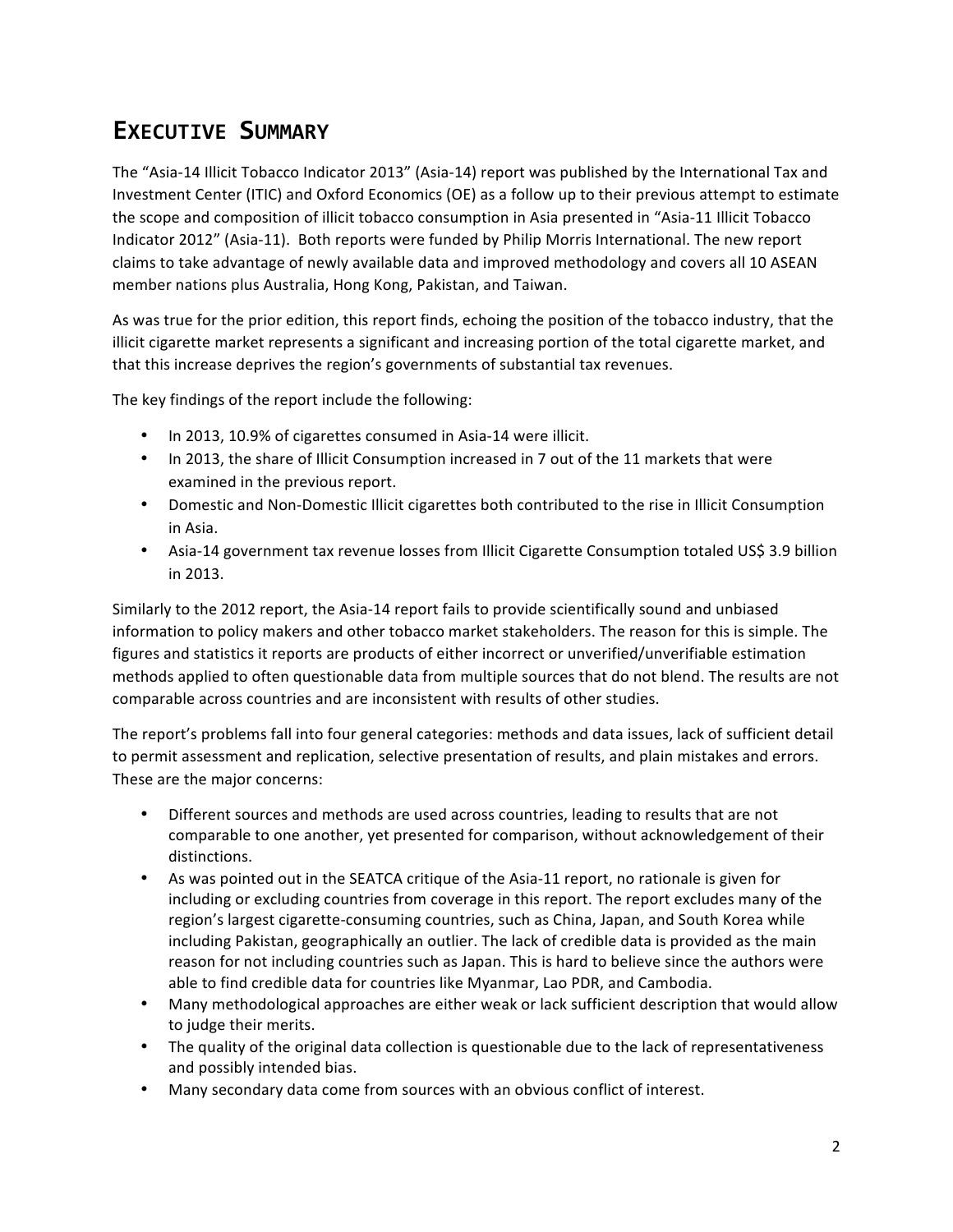Beyond these weaknesses, the Asia-14 report in many cases fails to provide sufficient description of data used to generate the estimates.

This lack of transparency makes it difficult, if not impossible, for the report to be fully analyzed or critiqued; it certainly prevents replication of the report's estimates and other statistics. Even the authors' self-described attempt to provide more detail in the Annexes of the report falls short of the level of disclosure provided in academic studies and does not permit thorough evaluation.

- The Empty Packs Survey (EPS), which is a crucial component of the "IT Flows model" upon which most of the report is based, does not fully disclose its sampling frame, the timing of data collection, the criteria for distinguishing legal and illegal packs, and other crucial survey parameters, even though the validity of data generated by the survey are very sensitive to such issues.
- No information is provided about the packs that could not be classified as illegal or legal with certainty, and whether or not the collected packs are available for re-inspection.

The findings are selectively presented, highlighting examples of increasing illicit consumption while neglecting to point out the declines or no changes in some markets. In other words, the data are presented selectively to support a particular point-of-view. For example:

- The report fails to report that, even according to its own results, the majority of countries (six out of 11) compared over time experienced a decline in the volume of illicit trade.
- Nowhere in the report is it mentioned that for the majority of countries (four out of seven) where the share of illicit consumption in total consumption of cigarettes increased between 2012 and 2013, there was no tax increase in 2013. Such result might have undermined the notion that tax increases drive increases in illicit trade, a key message of the report.

Finally, the report is full of errors and mistakes, which is rather surprising given the "commercial" quality and glossy graphical presentation of the results. For example, the report does not make any distinction between smoking incidence and smoking prevalence, even though these are two very different concepts: prevalence is the proportion of a population that smokes, while incidence measures how many people per year begin to smoke. It also confuses "sales" and "consumption", two fundamental concepts on which the calculations are based.

In short, as was true for the prior Asia-11 Report, the reliance on potentially biased data, combined with the lack of transparency about methods employed, results in a study whose estimates are of questionable value. We would caution any stakeholders against relying on this report when assessing the trade in illicit cigarettes in their country or in the region.

Apparently the authors of the report are in agreement about this conclusion since they themselves expressly caution against reliance on their estimates by saying, "Should any party choose to rely on the report, they do so at their own risk. ITIC and OE will not accept any responsibility or liability in respect of the report."

This disclaimer speaks volumes about how much reliance should be placed on the findings of the Asia-14 report.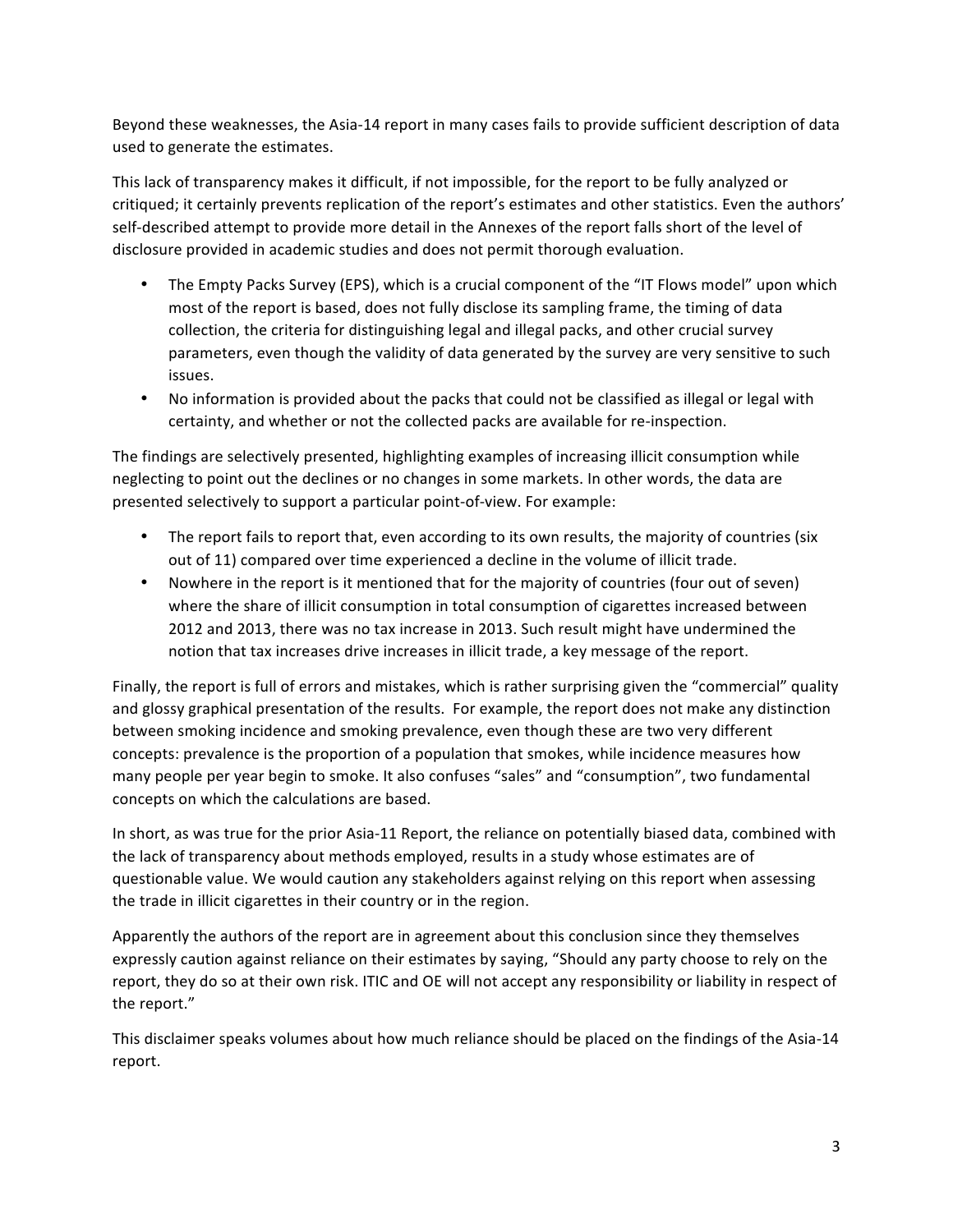# **1 BACKGROUND**

The "Asia-14 Illicit Tobacco Indicator 2013" (Asia-14) is an update of a previous report by the International Tax and Investment Center (ITIC) and Oxford Economics (OE), published in 2013 under the title "Asia-11 Illicit Tobacco Indicator 2012" (Asia-11). The new report claims to take advantage of newly available data sources and extends its coverage beyond the original 11 countries<sup>1</sup> to include countries not in the Asia-11 report, namely Cambodia, Laos, and Myanmar, so that it covers all 10 ASEAN member nations plus Australia, Hong Kong, Pakistan, and Taiwan.

The report's institutional authors, ITIC and OE, come from the business community, and both Asia-11 and Asia-14 follow the format of a business report rather than that of a peer-reviewed, academic article. ITIC describes itself as, "an independent, non-profit research and education foundation that serves as a clearinghouse for information on best practices in taxation and investment policy" and purports to be "a neutral forum for discussion and resolution of problems in tax and investment policy."<sup>2</sup> OE, based in the UK, describes itself as, "a key adviser to corporate, financial and government decision-makers and thought leaders."<sup>3</sup> ITIC's corporate sponsors include Philip Morris International (PMI), British American Tobacco (BAT), Imperial Tobacco Limited (ITL), and Japan Tobacco International (JTI), among many others from a variety of sectors, including law, oil and gas, manufacturing, accounting, investment banking, consumer goods, beverages, and others. Four global tobacco executives—from Philip Morris International, Imperial Tobacco Limited, JT International, and British American Tobacco-serve on its Board of Directors. 

The individual authors of the report are Daniel A. Witt, President of ITIC, Adrian Cooper, CEO of OE, and Scott Livermore, COO of Macroeconomics and Industry Services for OE. All three authors have a history of working for the tobacco industry.

ITIC and OE state that they "enjoy academic freedom and full editorial control" over the content of the report. They prepared it "in accordance with specific terms of reference agreed between Philip Morris Management S.A., an affiliate of Philip Morris International Inc. (PMI)" and ITIC (as indicated in the Executive Summary). Annex E, which purports to provide disclosure about the specifics of the terms of reference, claims, however, that the agreement also involved OE. It is not clear why OE is not mentioned as a party to the agreement in the Executive Summary. Financial support for the report was provided by PMI, but there is no information about how much PMI paid for it, the time of signing the agreement, the timeline for the delivery, nor any description of a review process. Throughout the report there are references to other participating tobacco companies, but no information is provided regarding the terms guiding such participation including financial contributions.

These links between the ITIC/OE and the tobacco industry are problematic, because research shows a systematic upward bias of the industry-funded estimates compared to academic studies.<sup>4,5</sup>

 $1$  The Asia-11 Report included Australia, Brunei, Hong Kong, Indonesia, Malaysia, Pakistan, the Philippines, Singapore, Taiwan, Thailand, and Vietnam.<br> $^2$  http://www.iticnet.org [accessed 11/01/14].

<sup>&</sup>lt;sup>3</sup> http://www.oxfordeconomics.com/about-us [accessed 11/18/14].

 $4$  Chen J, McGhee S, Townsend J, Lam TH, Hedley A (2015). Did the tobacco industry inflate estimates of illicit cigarette consumption in Asia? An empirical analysis. Tobacco Control, 0:1-7. doi:10.1136/tobaccocontrol-2014-051937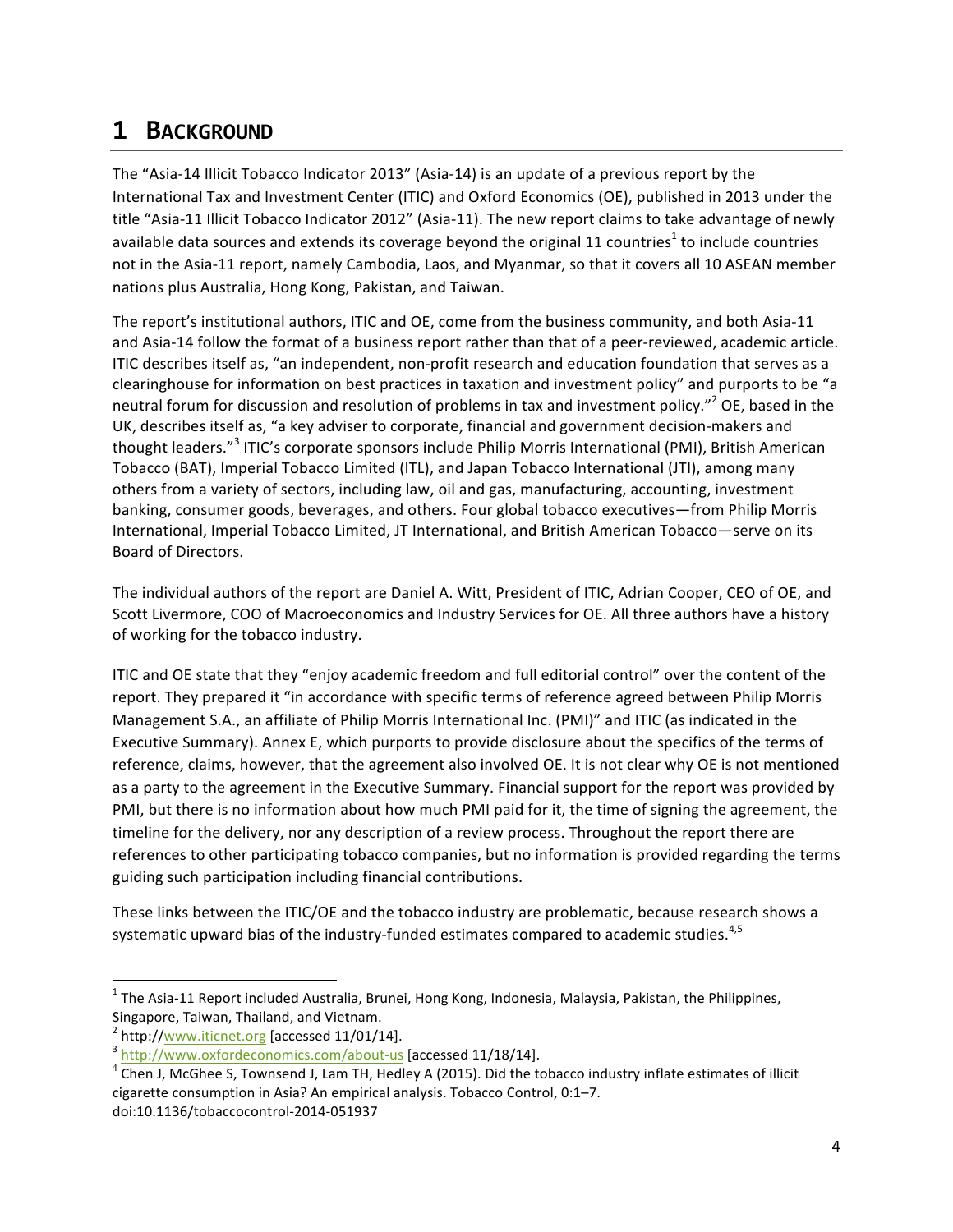Similarly to the previous report, Asia-14 estimates are generated using OE's Illicit Trade (IT) Flows Model. It follows the approach of Klynveld Peat Marwick Goerdeler (KPMG), a consulting firm that prepares Project Star reports on the 27 Member States of the European Union (EU) for Philip Morris International as part of the company's commitments under its cooperation agreement with the European Commission. The IT Flows model uses data on legal cigarette sales, data from consumer surveys, and data from discarded packs surveys and estimates total cigarette consumption using the following equation:

Total cigarette consumption = legal domestic consumption + legal non-domestic consumption + illicit domestic consumption + illicit non-domestic consumption

As was true for the prior edition, this report finds, echoing the position of the tobacco industry, that the illicit market in cigarettes represents a significant and increasing portion of the total market and that this increase deprives the region's governments of substantial tax revenues.

The key findings of the report include the following:

- In 2013, 10.9% of cigarettes consumed in Asia-14 were illicit.
- In 2013, the share of Illicit Consumption increased in 7 out of the 11 markets that were part of the 'Asia-11 Illicit Tobacco Indicator 2012' report.
- Domestic and Non-Domestic Illicit cigarettes both contributed to the rise in Illicit Consumption in Asia.
- Asia-14 government tax revenue losses from Illicit Cigarette Consumption totaled US\$ 3.9 billion in 2013.

According to the ITIC websites "the Asia-14 report findings have been shared with government officials in the markets covered as well as Crime Stoppers International, TRANSCRIME and other organizations involved in monitoring and working to reduce the incidence of illicit trade in tobacco."

The report was first presented on 5 September 2014 by ITIC President Daniel Witt at the 8th annual Taiwan Anti-Illicit Trade Conference in Suao, Taiwan. On 9 September, to officially release the Asia-14 report, ITIC, Oxford Economics, and Hong Kong United Against Illicit Tobacco held a press conference in Hong Kong which was attended by over 25 journalists from all of the major television and radio stations and newspapers in Hong Kong. The report got the most coverage in the Philippines, Malaysia, and Hong Kong, and limited press coverage in Cambodia. ITIC President Daniel Witt has also presented the Asia-14 report at Interpol's 2014 International Law Enforcement IP Crime Conference held 23 - 25 September in Hanoi, Vietnam.

The following critique builds on the SEATCA critique, "Asia-11 Illicit Tobacco Indicator 2012: More Myth Than Fact,"<sup>6</sup> which analyzed the Asia-11 report. Many of the points raised in that publication are further analyzed in this critical review.

 $<sup>5</sup>$  Stoklosa M, Ross H (2013). Contrasting Academic and Tobacco Industry Estimates of Illicit Cigarette Trade:</sup> Evidence from Warsaw, Poland. Tobacco Control. Tob Control 2014; 23:e30-e34, doi:10.1136/tobaccocontrol-

<sup>2013-051099&</sup>lt;br><sup>6</sup> Southeast Asia Tobacco Control Alliance (2013). Asia-11 Illicit Tobacco Indicator 2012: More Myth Than Fact. Available from: http://seatca.org/asia-11-illicit-tobacco-indicator-2012/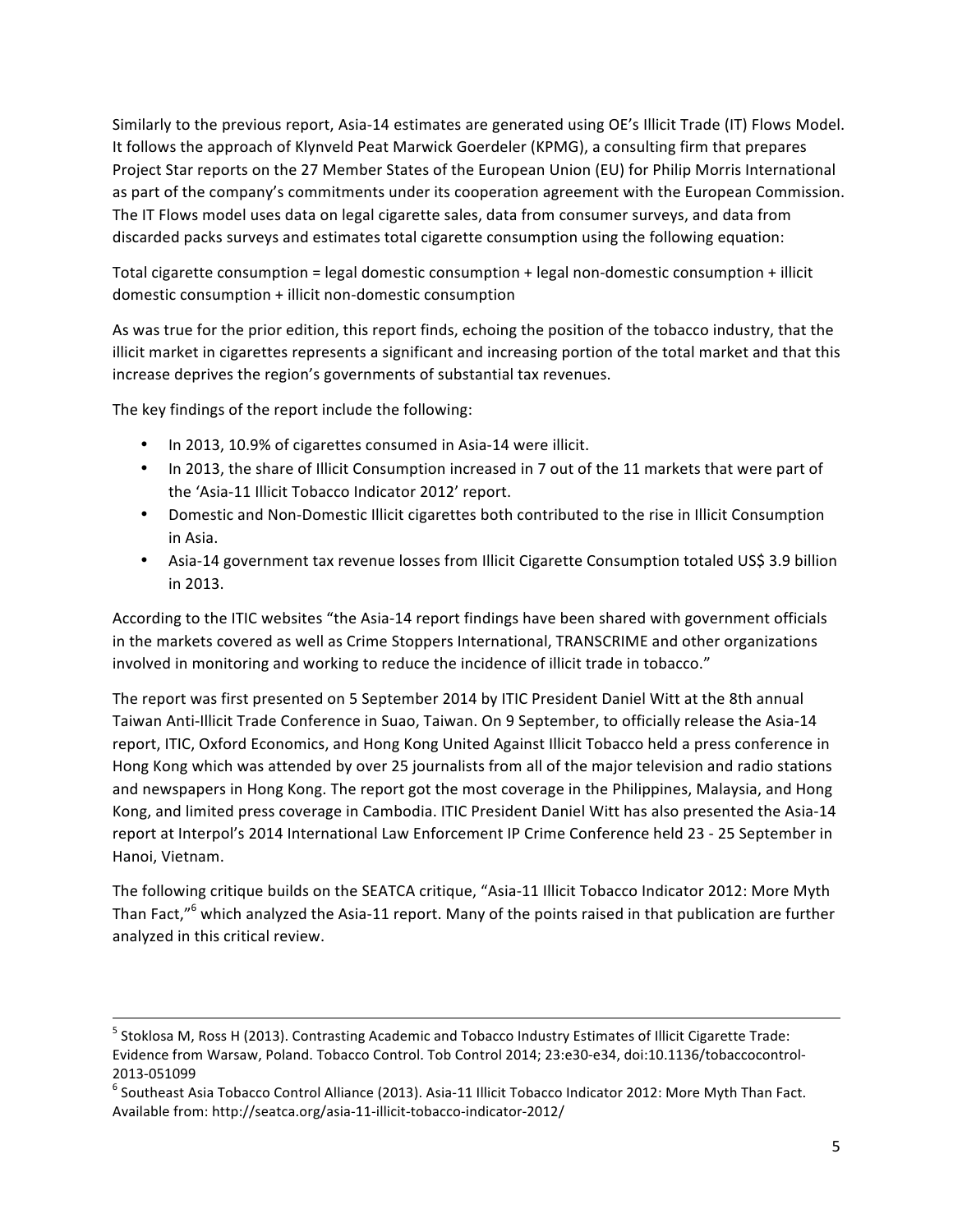# **2 GENERAL COMMENTS**

The Asia-14 report suffers from an identity crisis. On one hand, it aspires to be taken seriously and to be regarded as on par with academic studies. On the other hand, it fails to adhere to the many conventions of writing, presentation of results, and review process that serve as the basis for the veracity, objectivity, and credibility that such academic studies enjoy. Academic studies are transparent about their methods and data, feature peer review, and disclose any conflicts of interest. Peer review by subject matter experts serves to ensure that the data sources are reliable and consistent, that the methods are correctly and consistently applied, and that the results are presented with sufficient details and interpreted in the light of existing evidence. Transparency of methods and data sources allows for verification and replication of results, eliminating errors and biases. Academic freedom ensures editorial independence. Disclosure of conflicts of interest allows the reader to give appropriate weight to the findings. The result of all these is high-quality publications. In contrast, reports commissioned and paid for by business interests and written by authors and organizations using inaccessible proprietary data can never have the same probative value. This report falls into the latter category, as this critique will illustrate.

Taken as a whole, the report suffers from a lack of consistency. Different sources and methods are used across countries, leading to results that are not comparable to one another, yet presented for comparison, without acknowledgement of their distinctions. This issue is further discussed in Section 3 below, but a cursory examination of Annex D: Overview of Data Sources, for example, shows that Primary Sources and Calculation methods do indeed differ across countries.

As was true for the previous Asia-11 report, the methods in the Asia-14 report are not clearly described, some data sources are questionable, the presentation of the findings is selective, and there are also numerous inconsistencies and mistakes.

The Foreword to the Asia-14 report makes reference to an improved methodology since the publication of Asia-11. Based on the level of details provided in Asia-11 and Asia-14 reports, we have not identified any improvement in the methodology except that 3 additional countries were added to the mix. This could lead to better estimates of duty-paid cigarettes leaving a country (called "outflows") and reduce the number of packs whose origin is unknown (called "unspecified market variant"). Despite this possible refinement, the majority of illicit cigarettes originating outside a country (labeled "Non-Domestic Illicit") consists of "unspecified market variant", a fact that is mentioned only once when the summary results are presented.

In the attachment to the letter to the Southeast Asia Tobacco Control Alliance (SEATCA) written on September 17, 2014, ITIC and OE representatives say, in response to criticism about the lack of methodological details, "We have also decided to proactively provide more details in the annexes of our Asia-14 study report issued on September 11, 2014." Even though the number of pages in Annexes increased from 42 pages in the Asia-11 report to 72 pages in the Asia-14 report, and their examination revealed methodological weaknesses that could not have been previously identified, the provided details still do not permit full assessment of the report's scientific merit.

Another glaring weakness of the Asia-14 report is the reluctance of its authors to stand behind their findings. As noted above, ITIC purports to disseminate best practices in taxation, and OE claims to serve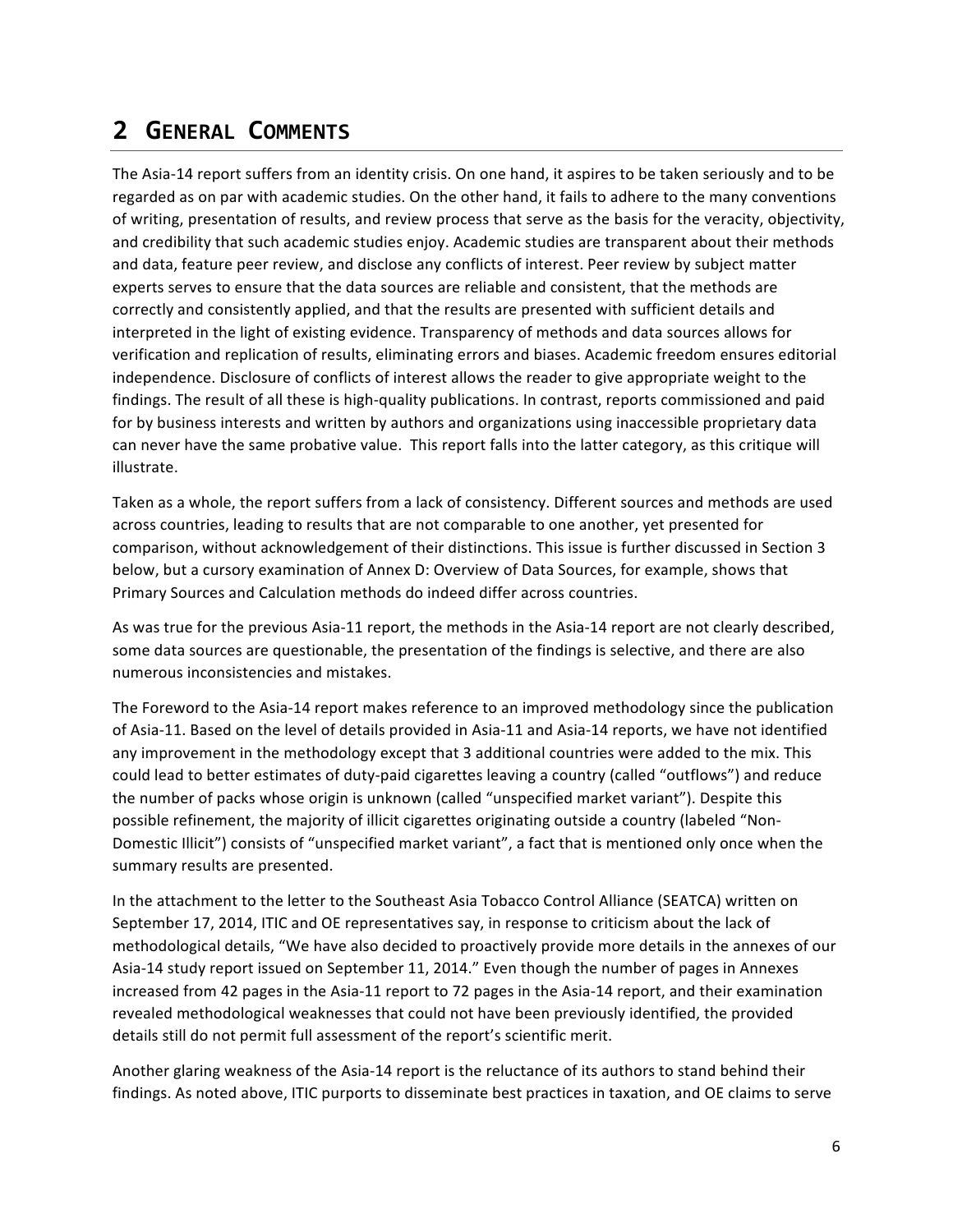as an adviser to businesses. They have included a disclaimer that on one hand states, "ITIC and OE assume all responsibility for the report's analysis, findings, and conclusions" and "the purpose of the report is to serve as a public policy resource..." On the other hand, it continues, "nevertheless, should any party choose to rely on the report, they do so at their own risk. ITIC and OE will not accept any responsibility or liability in respect of the report."

Apparently, public policymakers and business leaders who rely on ITIC and OE to provide guidance do so at their own peril. ITIC and OE assume all responsibility for their findings, and then deny all responsibility to anyone who relies on them. The disclaimer is something that would never be found in peer-reviewed academic articles, whose authors vouch for their findings with their names and reputations.

This could be a reason for such a high representation of *former* officials who contributed to the Foreword. Some of these contributors provided rather surprising remarks. For example, the director of Transcrime makes reference to how not releasing public data on illicit trade fuels the debate about the magnitude of the estimates. If there were public data on illicit trade, what would be the motivation of governments not to release the data and instead continue to commission studies to assess the scope of illicit trade? The director of Transcrime also believes that the Asia-14 report is the only source of estimates of the scope of illicit trade in Asia. This is not true, as is evident from the Asia-14 report itself, which cites alternative estimates of the scope of illicit trade from multiple countries.

One contributor to the Foreword, Mr. Jeff Hardy, claims that the report "sets a benchmark in fostering better knowledge of the illicit tobacco trade in Asia, especially given the significant volume of trade in counterfeit tobacco products" and that it helps us understand the impact of illicit tobacco trade on legitimate business investments. Since the percentage of counterfeit reported by ITIC/OE is only 0.3% and the topic of impact on legitimate business investments is not covered by the report at all, one wonders if Mr. Hardy actually read the report.

As was pointed out in the SEATCA critique of the Asia-11 report, no rationale is given for including or excluding countries from coverage in this report. The included countries are "a mixture of high-, middle-, and low-income countries, ranging in size from very small (e.g. Brunei and Singapore) to relatively large (Indonesia and the Philippines), and excluding many of the region's largest cigarette-consuming countries, such as China, Japan, and South Korea..."<sup>7</sup>, all of which have relatively low percentages of illicit consumption. Pakistan, geographically an outlier, is also included in the group; is it because it is one of the three markets with reportedly the highest volume of illicit consumption (along with the Philippines and Vietnam)? The report claims that the reason for not including Japan is a lack of credible data (p. 20), but it is hard to believe that the authors were able to find credible data for countries like Myanmar, Lao PDR, and Cambodia, but not for Japan.

# **3 DETAILED COMMENTS**

 

While the Asia-14 report may represent an improvement over the Asia-11 report, it still suffers from a variety of inadequacies, which broadly fall into four categories:

 $^7$  "Asia-11 Illicit Tobacco Indicator 2012: More Myth Than Fact," South East Asia Tobacco Control Alliance (SEATCA). 2014, p. 5. Available from: http://seatca.org/asia-11-illicit-tobacco-indicator-2012/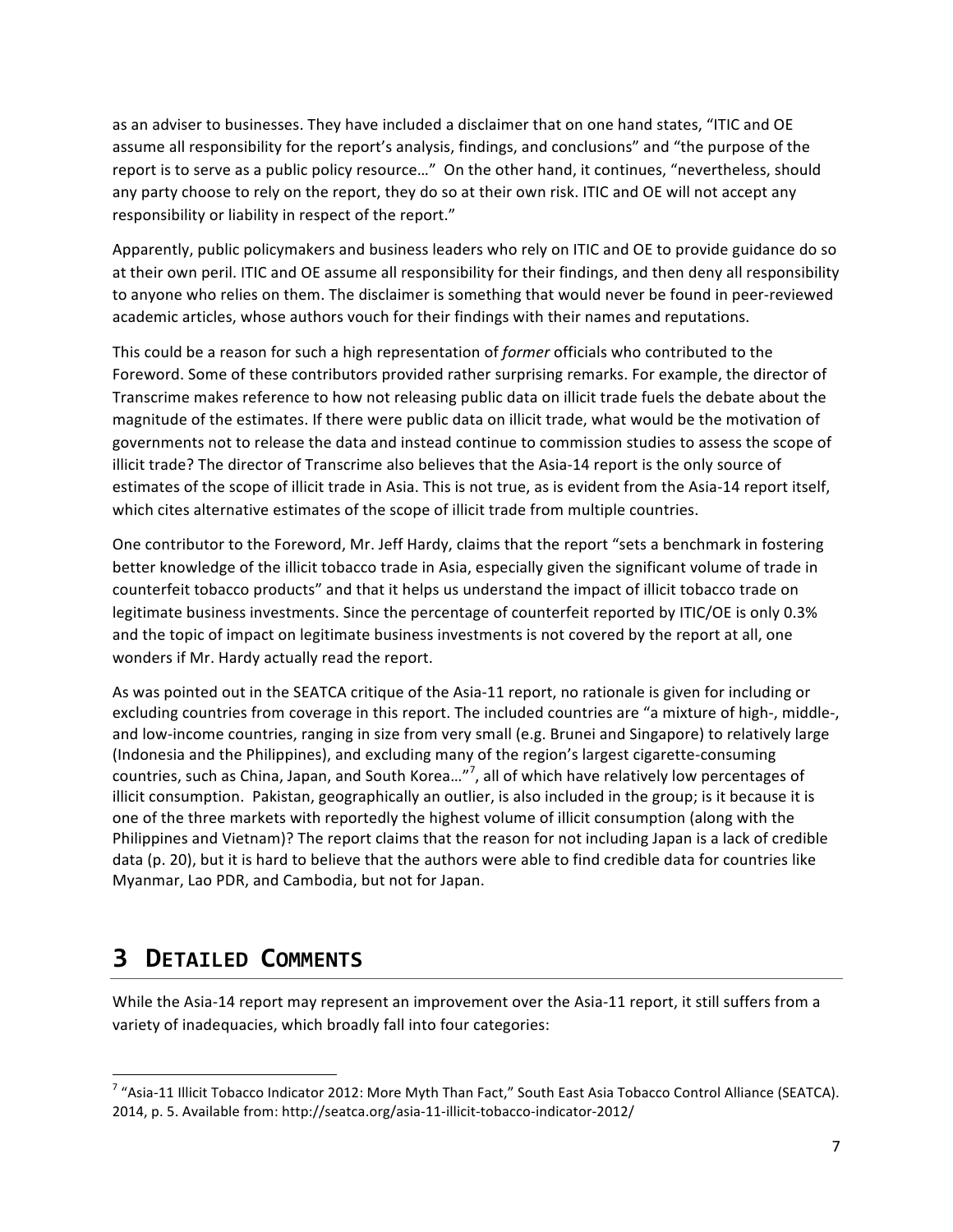- Methodological weakness and questionable data sources
- Lack of details
- Selective presentation of results
- Typographical errors, miscalculations, and similar errors

#### **3.1 METHODOLOGICAL WEAKNESS AND QUESTIONABLE DATA SOURCES**

The methods and data sources used to estimate the size of the illicit trade market vary substantially by country. For this reason, the estimates generated for different countries are not comparable. Any analysis related to that comparison is not valid without accounting for differences that could result from the application of different methods and from using inconsistent data sources. The different approaches/data sources across countries also lead to questionable regional estimates.

For example, the Empty Packs Survey (EPS), one of the report's primary data sources, was replaced in Taiwan by a Consumer Panel Survey. No reason was provided as to why a different data collection method was used in Taiwan.

The report's estimates of smoking prevalence come from multiple sources as well. The report claims to use smoking prevalence data from OECD, WHO, and national surveys, but this does not seem to be the case for all countries. For example, in Australia the source of prevalence data is an industry-funded KPMG 2013 report, while in Lao PDR it is the Tobacco Atlas (2012). The internationally recognized and authoritative source for smoking prevalence estimates is the World Health Organization (WHO)<sup>8</sup> and it reports prevalence estimates for all countries included in the report. Data for Taiwan and Hong Kong are not reported by WHO, but Hong Kong has official estimates of smoking prevalence based on household surveys $^9$  and Taiwan's prevalence has been reported in scientific journals<sup>10</sup> and in the official Taiwan Tobacco Control Annual Reports. Therefore, there is no need to use internal PMI data for prevalence or to conduct consumer surveys. If the authors of the report insist on using data that they collect or data provided by PMI, they should let the reader know how these statistics differ from the official or previously published estimates. This information is all the more important since details on how the data were collected are missing.

The prevalence estimate plays a key role in estimating the share of Non-Domestic Legal cigarettes in Non-Domestic cigarette consumption in foreign markets, which ultimately impacts the size of the illegal market in those foreign markets: the lower the prevalence, the lower the Non-Domestic Legal consumption in foreign markets, and the higher the Non-Domestic Illegal consumption in those foreign markets. To the extent that the prevalence estimates used by the report are lower than official estimates, the illicit cigarette consumption in all other countries will be overestimated thanks to the interconnectivity of the IT Flows model.

 $^8$  WHO report on the global tobacco epidemic, 2013, WHO 2013.<br>
<sup>9</sup> Thematic Household Survey Report - Report No. 53. Census and Statistics Department, Hong Kong, November 8, 2013. Available from:

http://www.censtatd.gov.hk/fd.jsp?file=B11302532013XXXXB0100.pdf&product\_id=B1130201&lang=1<br><sup>10</sup> Hai-Yen Sung, Li-Chuan Chang, Yu-Wen Wen and Yi-Wen Tsai. The costs of smoking and secondhand smoke

exposure in Taiwan: a prevalence-based annual cost approach. BMJ Open 2014;4:e005199 doi:10.1136/bmjopen-2014-005199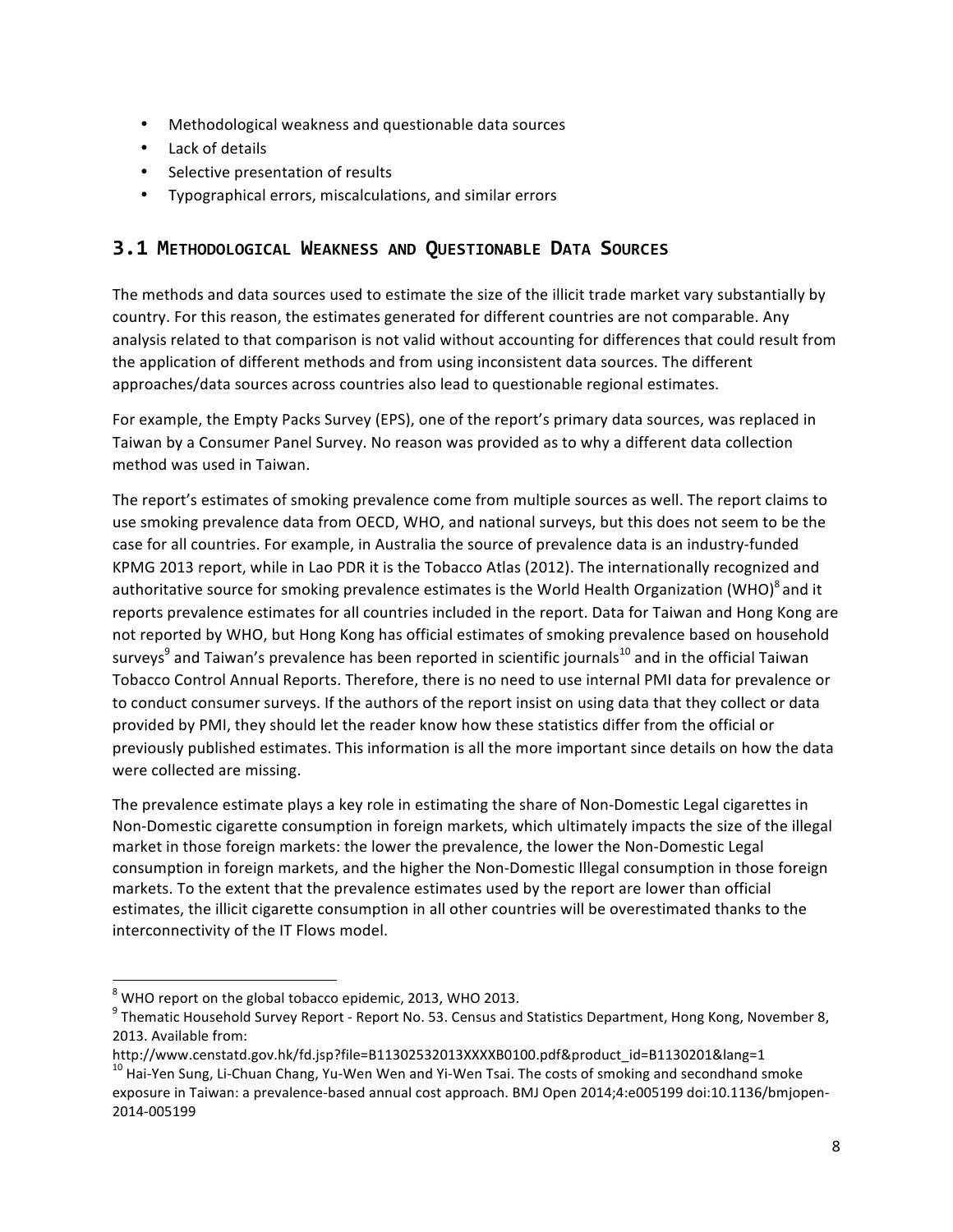Another problem with comparing estimates across countries and over time is related to the fact that the amount of tax losses is expressed in US\$ using variable exchange rates (p.16). This means that both types of comparison depend heavily on changes in exchange rates, both relative changes across countries and changes over time. The comparison is further hindered by the fact that in some countries the estimates of tax losses are based on a calendar year, but in other countries these estimates are based on a fiscal year (p 176 – 179). This allowed the authors to selectively choose tax rates that generated the maximum possible tax loss (see the case of Hong Kong and Singapore below).

In calculating tax losses, the report falsely assumes that total consumption would not change if there were no illicit trade. If illicit cigarettes are cheaper compared to legal cigarettes, eliminating illicit trade would increase the average price of cigarettes and reduce their consumption. This means that the governments would not be able to recover the amount of tax losses estimated by Asia-14 if there is no illicit cigarette consumption, unless they increase their tobacco tax rates also.

When estimating tax losses for 2013, the report applies a larger variety of different tax rates across countries (p. 176 - 177): a 2013 weighted average excise rate, 2012/13 weighted average excise rate, 2013/14 weighted average excise rate, excise tax rate on the most sold brand, etc. Therefore, the estimates across countries are not comparable, and the choice of rates seems to be driven by showing the maximum possible tax losses. For example, the report chose 2013/2014 instead of 2012/13 fiscal year for Hong Kong and Singapore, because these two countries increased tax rates in February 2014. This choice increased the revenue loss in Hong Kong and Singapore by about HK\$ 31 million (US\$ 4 million) and SGD 4.4 million (US\$ 3.5 million), respectively, compared to relatively smaller revenue losses if fiscal year 2012/13 were chosen.

Using the excise tax rate on the most sold brand will most likely overestimate the tax loss since those who consume illicit products are more price-sensitive and, if the illicit products were not available, would either quit, reduce consumption or use cheaper cigarette brands with taxes that would be lower compared to the most sold brand.

Different tax rate calculations are also used for the same country to generate 2012 and 2013 revenue loss estimates. For example, the 2012 calculation for Indonesia used excise rates per tier, but the 2013 estimates were generated using weighted average excise rate. This makes the estimates of tax losses non-comparable over time.

The report's primary source of data, the EPS, feeds into the Illicit Trade (IT) Flows model developed for this report to estimate illicit consumption, as stated in the Glossary of Terms. Despite the lack of details about how the EPS was conducted, it is possible to identify serious problems with the representativeness of the data. The EPS does not cover rural areas, so the samples are not representative of entire countries. This is of particular concern in countries where a large share of the population lives in rural areas. The report even states that the EPS covers only 14% of the population in Cambodia, 15.5% of the population in Indonesia, 17% of the population in the Philippines, 16.7% of the population in Thailand, and 15.5% of the population in Vietnam, while the information on representativeness is missing for some countries (Lao PDR, Malaysia, Myanmar). In Lao PDR and Myanmar, for example, 66% and 67% of the population, respectively, lives in rural areas according to World Bank 2011 data. This means that estimates in at least half of the countries are based on unrepresentative samples of the population. If the consumption of illicit cigarettes is concentrated in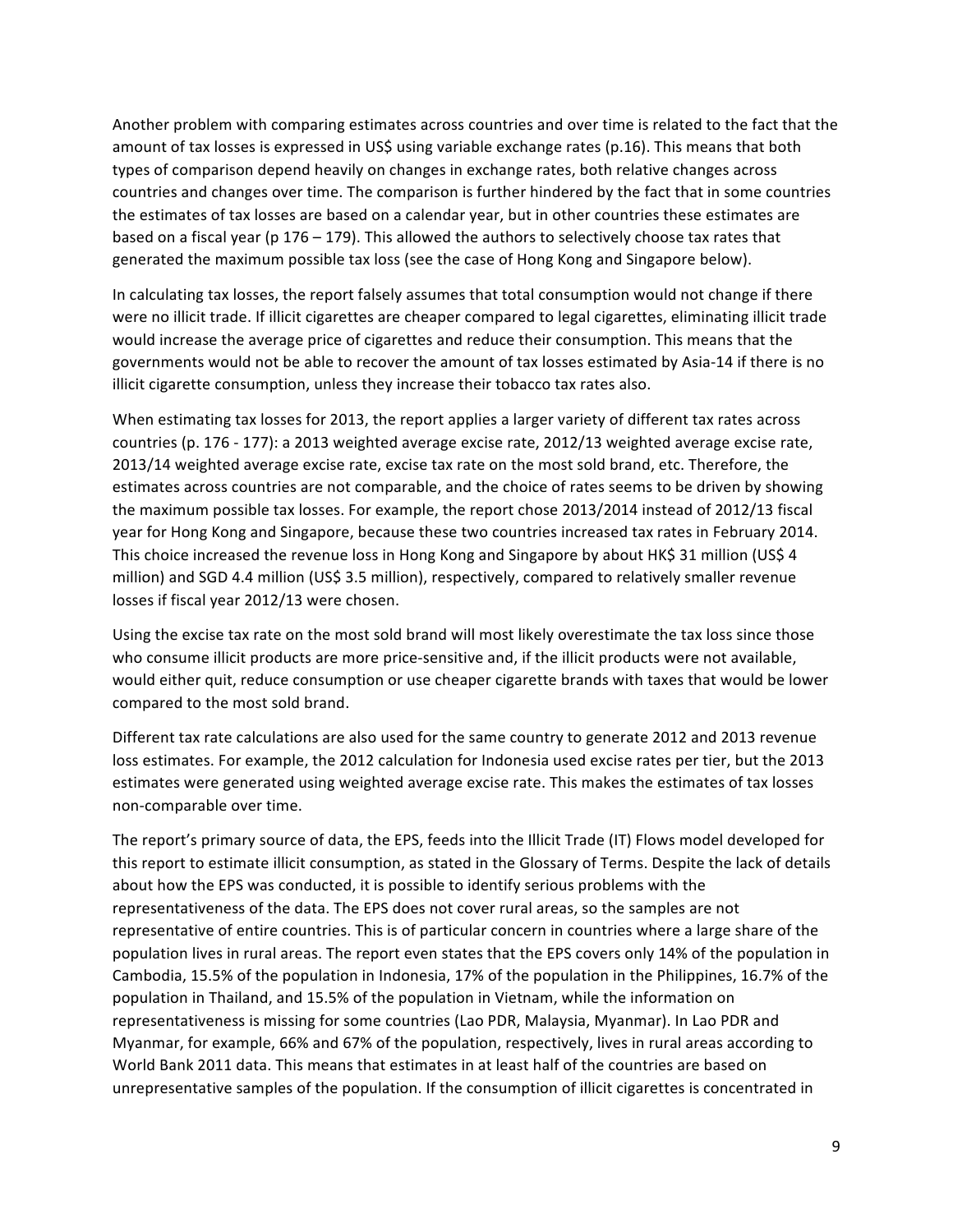urban areas, as in Vietnam<sup>11</sup> for example, the EPS will systematically overestimate the size of the illicit market. 

The IT Flows model itself has serious shortcomings. The outflow of duty-paid cigarettes to other countries has been systematically underestimated, since the majority of packs from EPS are of "unspecified market variant" (i.e. packs that do not bear specific market labeling and their intended retail market is unknown) and the model is capable of capturing only outflows to the other 13 countries covered by the report. The estimates of the inflow of legal cigarettes from other countries ("Non-Domestic Legal" cigarettes) is also biased downward, since it is based only on the top three "inbound markets" (i.e. the source countries of legally imported cigarettes). Both of these estimates lower the final estimate of total legal consumption in a country and increase the percentage of the total market that consists of illicit cigarettes.

In calculating "Non-Domestic Legal", the model assumes that the demographic composition of international tourists is similar to that of the origin country as a whole. This is not a very realistic assumption, as one would expect that families with small children and/or very old people travel less. The applied OE Tourism Model, "the only global econometric model of world travel with over 50,000 indicators," should be able to generate more refined estimates. In addition, the number of inbound tourists is adjusted to account only for tourists aged 15 years and older. There is no reason why such adjustment shouldn't have been applied to outbound tourists as well.

To estimate the number of illicit cigarettes originating outside a country ("Non-Domestic Illicit Consumption"), the model claims on page 150 that Non-Domestic packs found via EPS must subtract legal Duty-Free and Duty-Paid cigarettes from other markets. Yet on page 156 the model only subtracts legal Duty-Free cigarettes, which means that it fails to subtract legal Duty-Paid Non-Domestic cigarettes and overestimates the size of the illegal market. To add to the confusion, the Glossary of Terms defines Contraband as illicit packs that bear specific market labeling or Duty-Free labeling. If the report followed this definition, the size of the illicit market was overestimated by including (not subtracting) Duty-Free cigarettes. According to the Glossary of Terms, counterfeit cigarettes are all considered Non-Domestic Illicit. This is an erroneous assumption since counterfeit cigarettes can be produced locally. This assumption leads to overestimation of the size of "Non-Domestic Illicit Consumption" at the expense of "Domestic Illicit Consumption".

The report claims that total Counterfeit volumes may be underestimated. This is the result of the report's design, which allowed only the PMI brands to be analyzed for authenticity across all markets while selectively choosing some additional markets (Australia, Hong Kong, Malaysia, Singapore, and Taiwan) to be analyzed by other participating companies. However, the report fails to clarify that this underestimation would not change the total estimated volume of illicit trade, because the model places any unidentified counterfeit cigarettes in the "unspecified market variant" category and still counts them as illicit consumption. Therefore, the fact that the volume of counterfeit cigarettes is underestimated does not mean that the total illicit consumption is underestimated.

In Annex C, the report attempts to boost confidence in its estimates by testing them against alternative methods or by reporting estimates of illicit trade generated by other entities. For example, the estimates of the domestic cigarette market based on the IT Flows Model are claimed to be cross-verified

 $11$  Nguyen TM, Dao ST, et al (2014). Portrait of Illicit Cigarette Trade in Vietnam (unpublished report).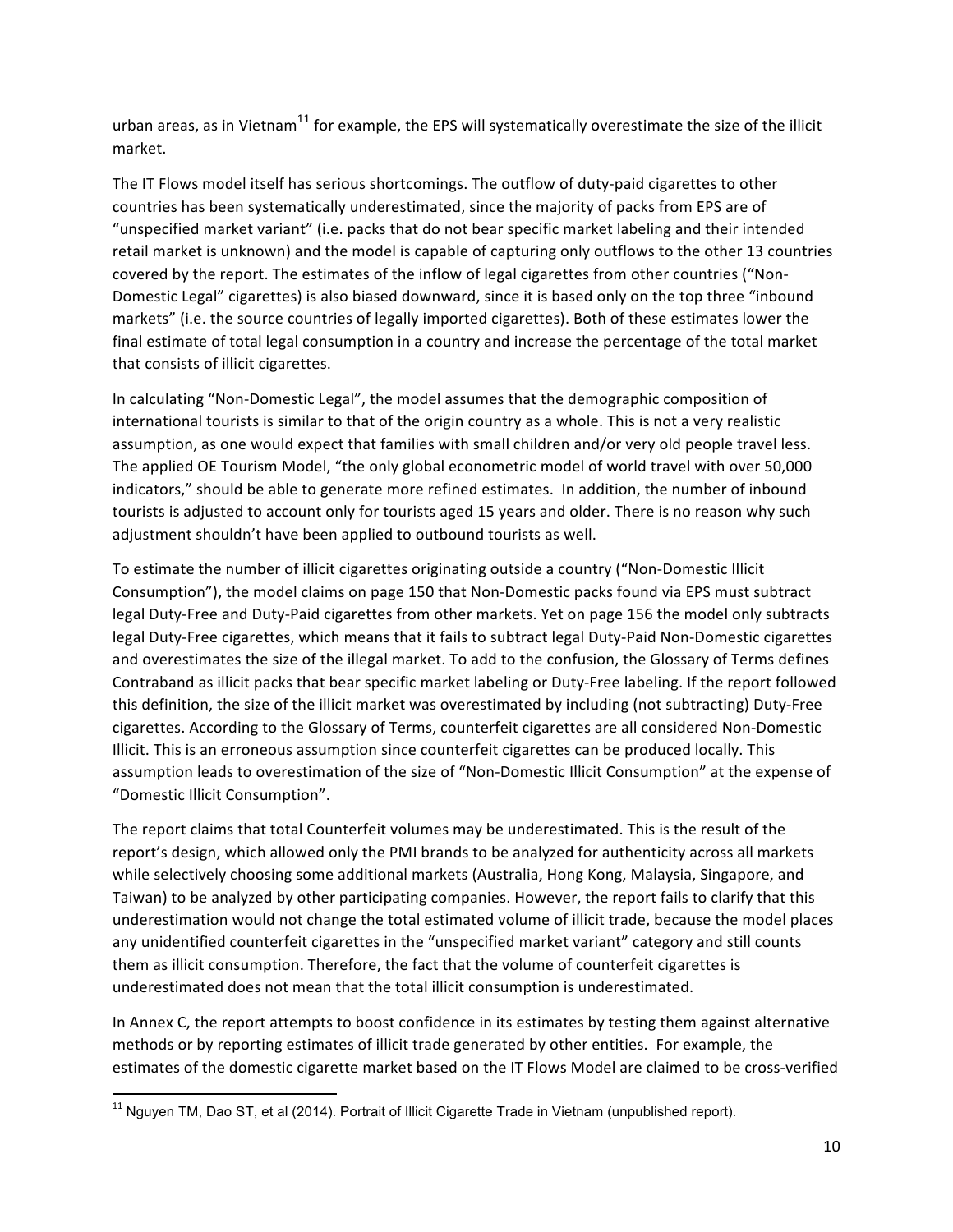using a "bottom-up" approach. This approach uses prevalence, average consumption, and adult population to estimate the total consumption of cigarettes in a country. However, such an approach has many weaknesses such as consumer underreporting, recall bias, rounding bias, etc., which contaminate the estimates. The report points to only one of these weaknesses, but makes no effort to correct for this method's shortcomings. This is a serious issue since, in the case of Brunei, the report relies only on this "bottom-up" approach to estimate total consumption, i.e. the size of the domestic cigarette market.

The report's main approach is supplemented by other methods such as Passer-by Surveys, Pack Swaps, and Extrapolation from Seizures Data. Almost all of the listed supplemental studies are methodologically extremely weak, with the exception of the Econometric Estimates method, and that method is not described correctly. The Asia-14 authors believe that this method first uses data from a place where illegal consumption does not exist and then uses the model's coefficients to predict the consumption in places with illegal consumption. In econometric studies, the demand for cigarettes is usually measured by official tax-paid sales, which is estimated as a function of a set of variables affecting demand, including variables measuring incentives for engaging in illicit cigarette trade. None of these studies use data from places where illegal consumption does not exist. This lack of understanding of the econometric analysis that has been applied to generate Asia-14 estimates further reduces the credibility of the estimates.

Some alternative estimates presented in the report came from the commercial organization Euromonitor. Euromonitor provides this disclaimer in their reports: "Euromonitor International is a tobacco market research and analyst firm largely for the tobacco industry. While Euromonitor provides essential information on trade statistics and tobacco industry operations worldwide, their analyses regarding legislation, litigation, illicit trade volumes, and smoking prevalence should not be considered credible as the sole source for this type of information." It is not clear why a reader of the Asia-14 report (or Asia-11 report) should rely on data provided with such a disclaimer.

The report often relies on questionable data sources. Substantial amounts of data come from the tobacco industry and affiliated organizations or were prepared for the tobacco industry. Even though the report claims to use official data, i.e. from government or international organizations, a closer examination reveals that these sources are grossly underutilized.

For example, it is not clear why the report uses OECD prevalence data if WHO reports prevalence for all WHO member states covered by this report and government-recognized or published data for Hong Kong and Taiwan are available<sup>12,13.</sup> Not using official prevalence figures results in some surprising and erroneous statistics: according to the report, China and the USA have almost the same smoking prevalence, and smoking prevalence in Thailand is higher than in China. According to the official WHO figures<sup>14</sup> and data on US smoking prevalence provided by the Centers for Disease Control (CDC)<sup>15</sup>, the

 $^{12}$  Thematic Household Survey Report - Report No. 53. Census and Statistics Department, Hong Kong, November 8, 2013. Available from:

http://www.censtatd.gov.hk/fd.jsp?file=B11302532013XXXXB0100.pdf&product\_id=B1130201&lang=1

<sup>&</sup>lt;sup>13</sup> Hai-Yen Sung, Li-Chuan Chang, Yu-Wen Wen and Yi-Wen Tsai. The costs of smoking and secondhand smoke exposure in Taiwan: a prevalence-based annual cost approach. BMJ Open 2014;4:e005199 doi:10.1136/bmjopen-

<sup>2014-005199&</sup>lt;br><sup>14</sup> WHO report on the global tobacco epidemic, 2013. WHO 2013<br><sup>15</sup> Centers for Disease Control and Prevention. Current Cigarette Smoking Among Adults—United States, 2005-2012... Morbidity and Mortality Weekly Report 2014; 63(02):29-34 [accessed 2014 Feb 14].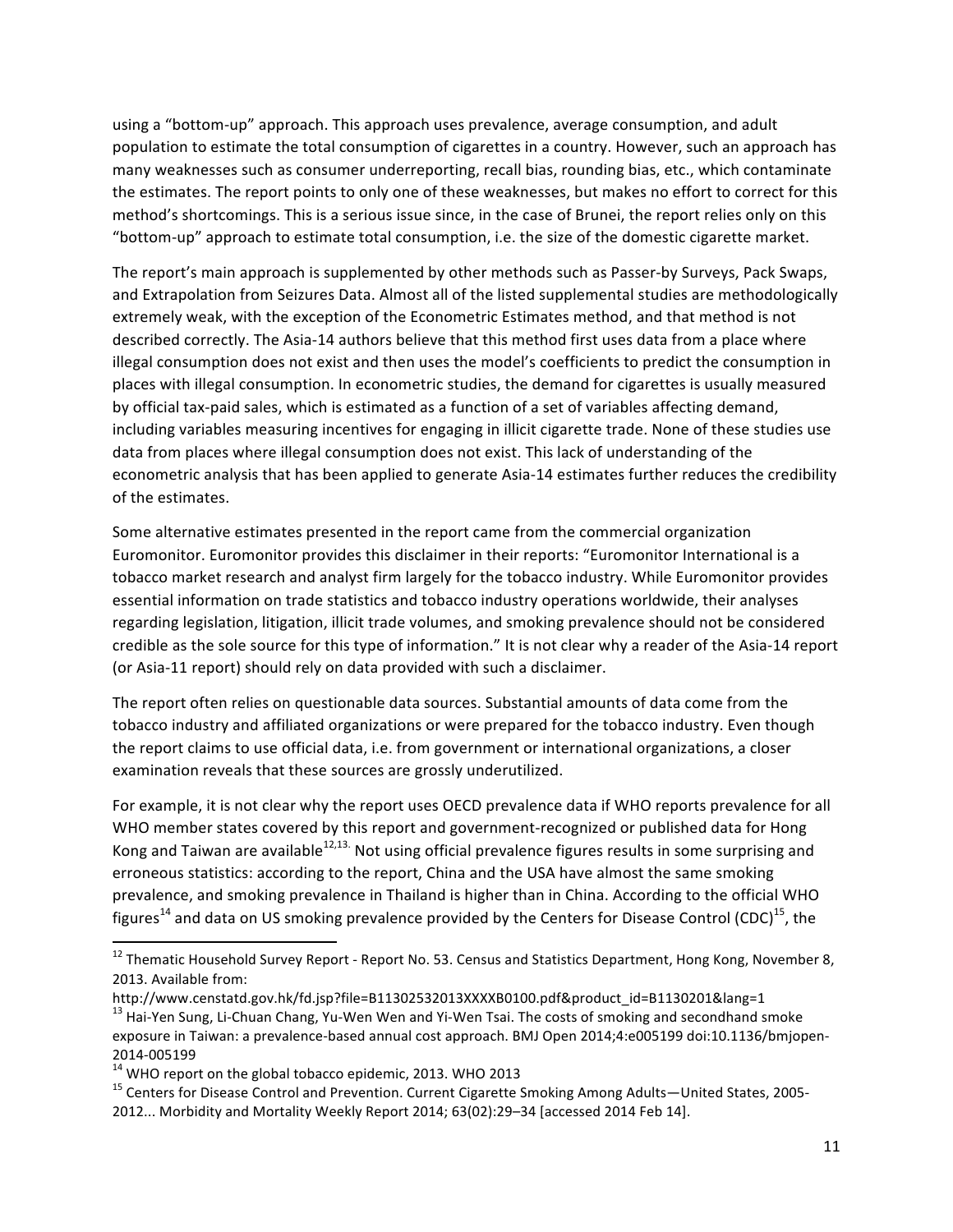adult smoking prevalence in the USA and in Thailand are 27% and 21% lower, respectively, compared to China.

Annex A states in one of its figures (p. 147) that the primary source of Legal Domestic Sales are In-Market Sales (IMS) data; however, the text below the figure negates that by saying that publicly available estimates of Legal Domestic Sales are used as a default, and IMS is only used in some countries where a widely accepted Legal Domestic Sales figure does not exist. On the next page (p. 148, Annex A), the report reveals that nine out of 14 countries used IMS data (primarily based on PMI estimates), two countries used AC Nielsen estimates, and only 2 countries (Australia and Hong Kong) used official sales data. 

On page 150, Annex A claims that the primary source of data for estimating Non-Domestic Legal consumption is EPS. However, EPS data are not mentioned anywhere when the approach is described on the same page, which leaves a reader to wonder whether EPS data was used or not, and if so, how.

Finally, it is not clear why the report was able to cover both manufactured cigarettes and chop-chop (unbranded loose tobacco) in Australia, but it could not cover loose tobacco products in other countries, even where they represent a substantial share of the tobacco market (e.g. roll-your-own cigarettes in Thailand). 

# **3.2 LACK OF DETAILS**

The methodology is not adequately described. As was true for the Asia-11 report, the Asia-14 results lean heavily on the IT Flows model, which relies primarily on data from the Empty Pack Surveys (EPS). However, critical information about the model and the surveys is not provided.

The most uncertainty stems from the Empty Pack Surveys (EPS). First of all, it is not clear who conducted these surveys. According to information provided on page 19, independent research companies conducted these surveys, but information provided on page 21 negates that information by attributing the data collection to PMI and other unspecified tobacco manufacturers. Then, Annex A informs that tobacco companies commission these surveys from various research companies. Therefore, it is not clear what role tobacco companies play in the EPS.

Second, the sampling method of the Empty Pack Surveys can only be guessed from information scattered throughout the report. The sampled locations are only vaguely described, while no information is provided as to how the specific locations for data collection were selected within the given geographical areas and whether the same locations were used more than once if the data was collected in multiple waves. Since the timing of the data collection can play an important role, information about the time of day and the part of the week when packs were collected, as well as any synchronization with garbage collection, should have been provided.

Without this information it is not possible to judge whether the sampled locations and timings were representative of all probable packs consumed in the given geographical location, or whether they systematically oversampled tourists and commuters.

Third, Annex A reports country-specific sizes of the EPS samples, but it does not clarify if those sample sizes are the results of multiple surveys or just one wave of data collection. Nowhere in the report is it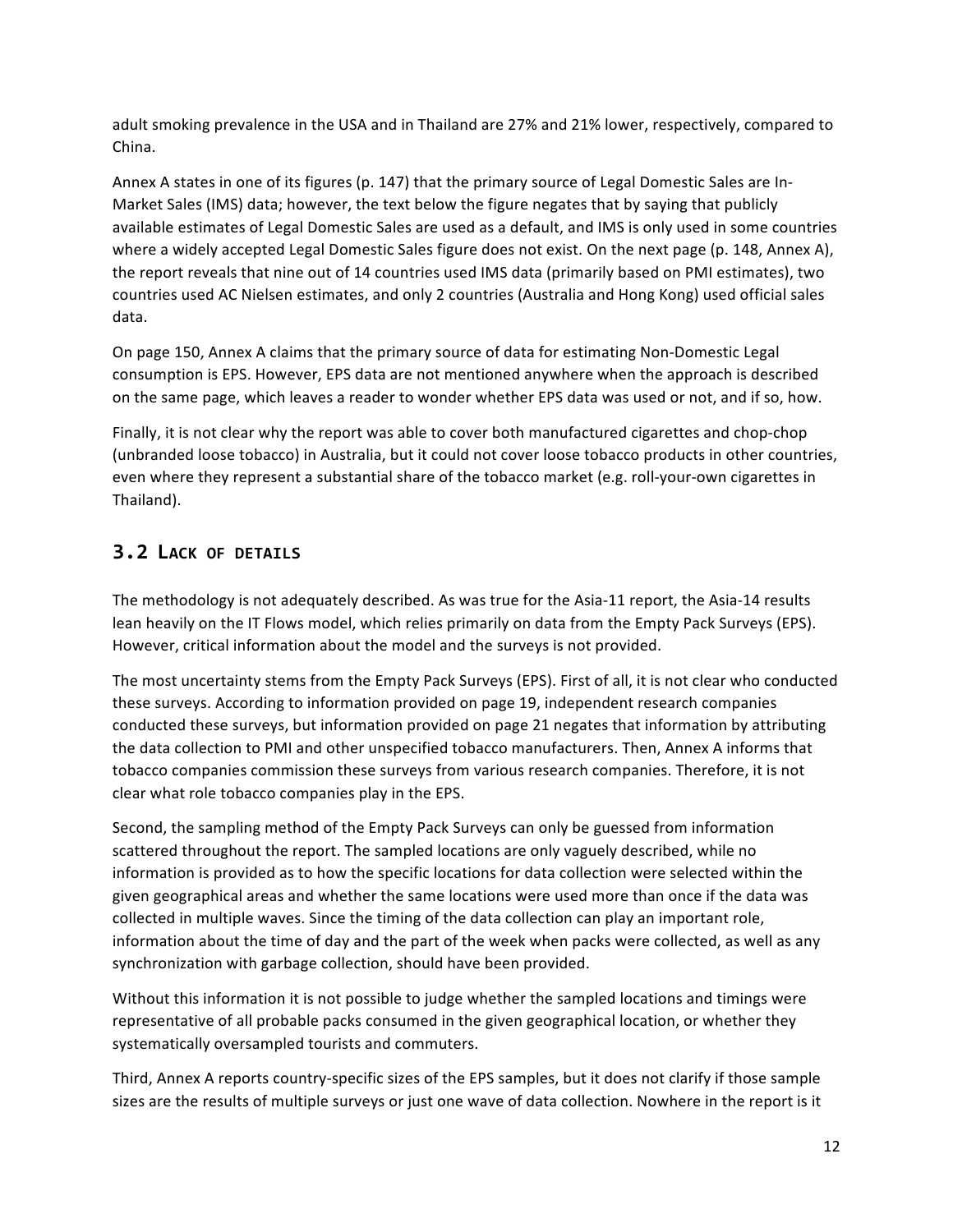explained how the sample sizes were decided and why some countries collected data in multiple waves while others didn't. 

Fourth, a reader knows very little about the criteria used in determining a pack's origin and placing it in one of the three categories (unspecified variant, counterfeit, or contraband), and he/she is told nothing about the training of people identifying the packs and how they were instructed to handle cases of uncertainty. It is doubtful that all packs could have been clearly assigned to one of the three categories, yet no information is provided as to what percentage of the packs were not identifiable, and whether or not the collected packs are available for re-inspection.

Since the methodology of EPS in some countries (e.g. Singapore) provided more details than in others, the sufficient information about the EPS method must exist, but it has not been disclosed uniformly across countries.

Often, the data from EPS are accompanied and/or supplemented by "surveys" and "expert opinion". Regarding the surveys, no details are provided except that the data were collected in 2013, and even that is not certain given that the terms of reference state that the data will be both from 2013 and some part of 2014. The data quality and the results generated from those data depend on the questions asked in the surveys, but the study doesn't provide a single questionnaire used to collect the data. There is no information about how the retail survey/audit was used to estimate illicit domestic consumption or illicit domestic production. Expert opinion as a method can be grossly biased, but no details are available as to who the experts were, how they were selected, how the information they provided was processed, and whether and how much they were paid.

In addition to the lack of clarity about the EPS, many other details are also lacking. Annex C briefly describes (pp. 181-183) several alternative methods and data sources, including their disadvantages, used to estimate the scope of illicit trade; however, there is no information as to how these shortcomings might have affected the validity of the estimates. The results for these "other studies" are not provided with the exception of the Empty Pack Surveys (it is unclear why it was included with "other studies" if it is the primary method) and the "bottom-up" approach (results provided for selected countries only) in the Annex C section called "Other estimates".

Apart from the EPS, other critical data needed for the IT Flows model is country-specific smoking prevalence. Unfortunately, the definition of this variable is not sufficiently clear. The Glossary of Terms defines smoking prevalence as "the percentage of smokers in the total adult population", but no information is provided as to how the adult population is defined. Is it similar in each of the 14 countries? How is "smoking" defined? Is it smoking only commercially manufactured cigarettes? Incorrect estimates of smoking prevalence can bias the study's estimates.

The IT Flows model uses an estimate of legal Non-Domestic consumption that is generated with the help of the OE Tourism Model. This model is only vaguely described and readers have to speculate as to how the model's "over 50,000 indicators" were used to estimate the number of tourists, and why it is relevant that the model forecasts 10 years into the future if the estimates in the report are for 2013.

Even though the report provides information on exchange rate assumptions, it fails to clarify whether these are exchange rate averages for the whole year or are based on a specific date.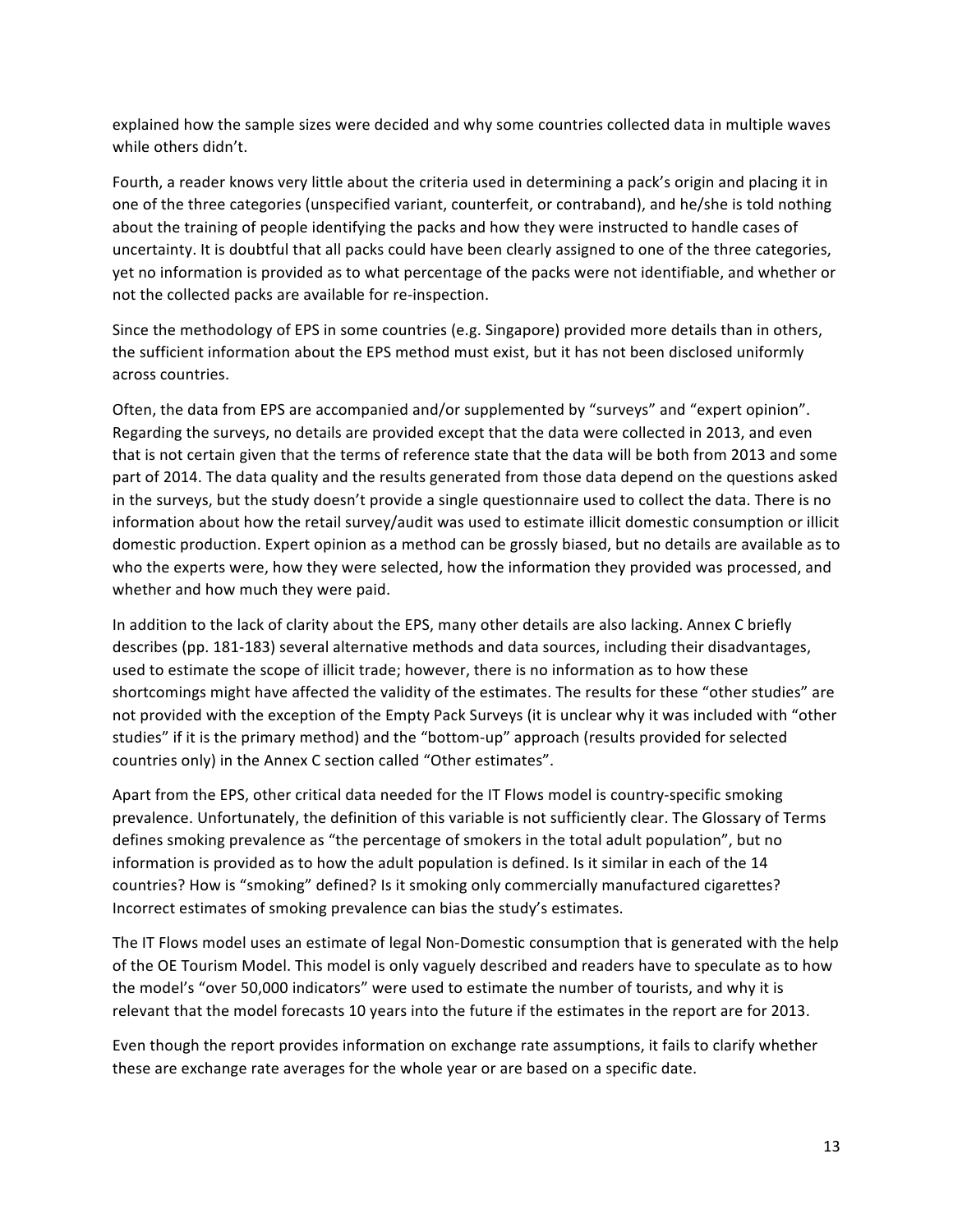In addition, the source of the price data for the regional overview (p. 26) is not disclosed, and one can only speculate as to how OE determined the most-sold brand (p. 27).

Finally, despite being based on numerous assumptions, the estimates are not accompanied by a sensitivity analysis that would test a range of possible assumptions, and none of the estimates are provided with confidence intervals or a margin of error, as would be found in an academic article.

### **3.3 SELECTIVE PRESENTATION OF RESULTS**

The report selectively highlights some results (emphasizing illicit trade) but often fails to report important contrary findings found in the same data.

For example, Annex C attempts to compare in graph form estimates of illicit cigarette market shares obtained using alternative methods or provided by other entities. This graphic presentation is very selective, because whenever one of the methods (the "bottom-up" approach) generates an estimate of no illicit trade (e.g. in Australia, Cambodia, Philippines, Singapore, Thailand, and Vietnam), it is not included in the figures. The graphs only present estimates greater than zero.

A similar selective approach to the results' presentation is also seen in the part of the report devoted to evaluating the trend in illicit cigarette consumption by comparing the 2012 and 2013 estimates. The report fails to point out that even according to its own estimates, 6 out of 11 countries that are being compared over time saw a decline in the volume of illicit cigarette consumption (p. 29). A headline saying that "the majority of countries experienced a decline in the volume of illicit trade" would probably not align well with the overall impression the report hopes to make.

Significantly, noting how the industry often claims that tax increases drive illicit trade, nowhere in the report is it mentioned that for the majority of countries (four out of seven) where the share of illicit consumption in total consumption of cigarettes allegedly increased between 2012 and 2013, there was no tax increase in 2013 (p. 10).

Countries that according to the report experienced the most significant increase in tax loss in absolute terms due to illicit trade (the Philippines, Australia, Indonesia, Taiwan, and Vietnam) also experienced an increase in tobacco tax revenues, which was larger (in absolute terms) than the increase in the estimated tax loss  $(p. 30)$ . Again, the report failed to report this important finding.

The estimates of Non-Domestic Illicit in the Executive Summary did not show what percentage of these illegal cigarettes are contraband (genuine brands from other countries found to be illegally consumed in the domestic market), counterfeits, and unspecified market variant (the country of origin cannot be identified). Perhaps the report did not want to highlight the fact that the largest share of Non-Domestic Illicit consists of unspecified market variant, because it would reduce the reliability of the IT Flows model.

Even though the report points to a large, 146% increase in the volume of counterfeit cigarettes, the share of counterfeit cigarettes in the estimated illicit consumption only grew from 1.1% to 2.8%. The report perhaps did not want to draw attention to the fact that the counterfeit cigarettes still represent a negligible share of illicit consumption, while the genuine products manufactured primarily by the transnational tobacco companies occupy the overwhelming share of the illicit cigarette market.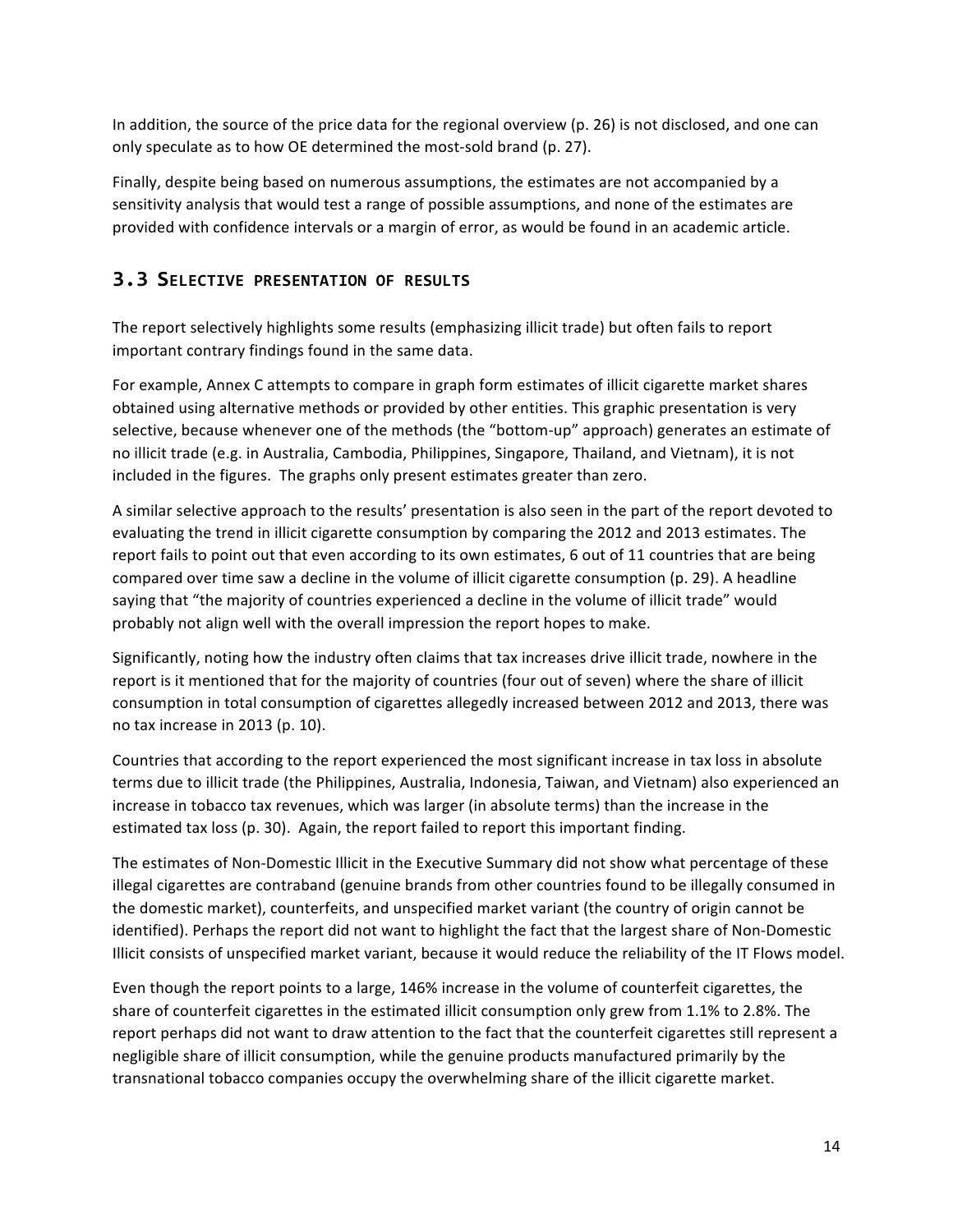#### **3.4 DEFINITIONS, TYPOGRAPHICAL ERRORS, MISCALCULATIONS, AND SIMILAR ERRORS**

The following paragraphs list some of the numerous errors found in the report.

The report does not make any distinction between smoking incidence and smoking prevalence, even though these are two very different concepts: prevalence is the proportion of a population that smokes, while incidence measures how many people per year begin to smoke.

The definition of Contraband in the Glossary of Terms is also incorrect. There is no reason why contraband needs to be re-sold in "a higher-priced market" to qualify as an illicit product. Such a definition would implicitly exclude, for example, pre-taxed Malaysian brands sold illegally in Thailand, because Thailand is a lower-priced market compared to Malaysia. Yet the seller would be making a profit if the pre-tax cigarettes are cheaper than the price such cigarettes would command in Thailand.

On page 11 the report states that 6.6% of Illicit Consumption is Non-Domestic, but it should state that 6.6% of Total Consumption is Non-Domestic Illicit. A similar mistake (6.2% of Illicit Consumption is Non-Domestic) is repeated on page 12.

The text on page 13 says that Non-Domestic Legal stayed unchanged between 2012 and 2013, but the table below it very clearly states that this type of consumption declined by 0.7%.

The heading at the top of the third blue box on page 146 is incorrect  $-$  it reads, "Add Non-Domestic Legal (NDL) to Legal Domestic Sales to derive total legal consumption" where it should say "Add Non-Domestic Legal (NDL) to Legal Domestic Consumption to derive total legal consumption".

Finally, none of the tables and figures are numbered, which makes it extremely difficult to navigate through the report. For example, on page 32 there are two figures with the same title. Also, figures in the tables are presented in a very confusing way. Often, it is not clear what the base for calculating the percentage is, since the only heading on a table column is "%". What is even more confusing is the fact that such tables have "Total Consumption" in the last row as 100%, but the lines do not add up to 100%. Some rows require subtraction, others addition of adjacent figures to sum properly. The slightly different colors used in the table are supposed to help, but they are hardly distinguishable. Some tables show percentage change, but since they have multiple columns, it is not clear which numbers are compared (e.g. page 13).

And finally, not all abbreviations are explained (e.g. IDS and FOB).

# **4 COUNTRY ANALYSES**

This section demonstrates specific weaknesses of the report from a country-level perspective. We have selected two countries, Australia and Hong Kong, for a detailed country-level analysis while highlighting only a few country-level specific issues for other countries.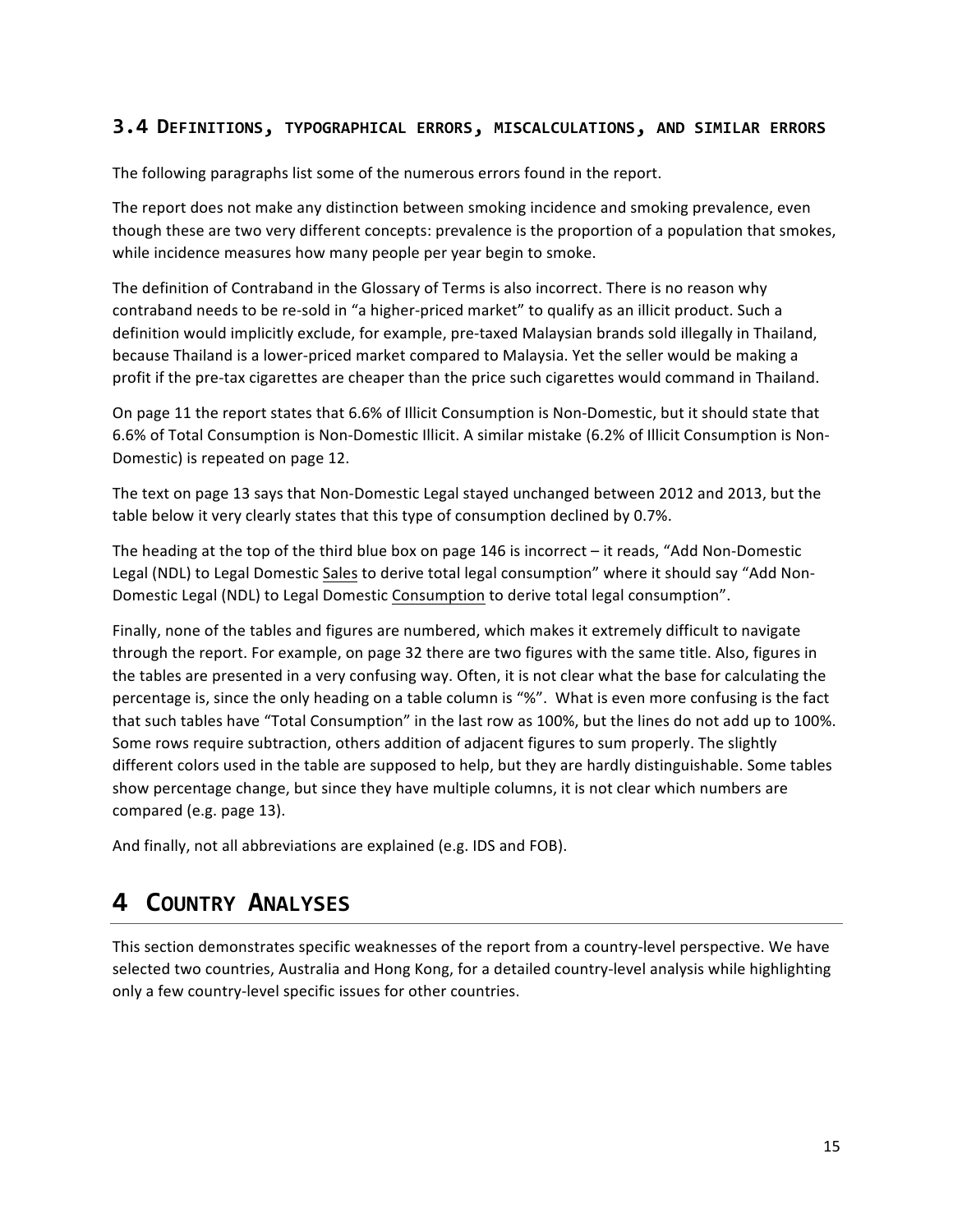# **4.1 AUSTRALIA**

The report's estimates for Australia in 2013 are very similar in magnitude to those provided by international consulting group KMPG LLP in its 2013 report.<sup>16</sup> The KPMG LLP 2013 report is one of more than ten reports commissioned by the tobacco industry over the past seven years estimating very high levels of use of illicit tobacco in Australia.

The similarity of the Asia-14 and the KPMG LLP 2013 results are not a surprise, since both studies rely on the same EPS for their estimates of the illicit cigarettes consumption, and the estimate of illicit unbranded tobacco (chop-chop) consumption presented in the Asia-14 report was taken directly from the KPMG LLP 2013 report. Results of the EPS are adjusted to take into account an estimate of the number of packs discarded by international visitors/citizens returning from overseas trips, while the estimates of illicit unbranded tobacco consumption is based on an internet survey of smokers.  $^{17}$ ,  $^{18}$ 

The validity of the estimates of the size of the illicit market in Australia in both the Asia-11 and Asia-14 reports and in all three KPMG LLP reports thus depends crucially on:

- 1. the representativeness of those two surveys (the internet survey of smokers and the EPS), and
- 2. the adequacy of adjustments for legitimate non-domestic purchases.

### **4.1.1 VALIDITY OF INDUSTRY SURVEYS AND ADJUSTMENTS**

#### *INTERNET SURVEYS OF* **SMOKERS**

 

The Asia-14 report states that the survey of unbranded (illicit) tobacco (also known as "chop-chop") was conducted by KPMG (p. 157), but page 184 contradicts this statement saying that the survey was done by Roy Morgan Research.

The Asia-14 report estimates that unbranded tobacco constitutes over 40% of the total amount of illicit tobacco consumed in Australia—approximately 5.3% of total consumption (p. 41). This estimate is based on prevalence and the amounts used as reported during an internet survey. This survey relies on smokers opting into the survey rather than randomly selecting the participants. This method will result in biased estimates if the participation in the survey is skewed towards those more interested in the topic and thus more likely to engage in unbranded tobacco consumption.<sup>19</sup> In addition, it is difficult to ascertain from telephone surveys whether particular cigarettes purchased by smokers are contraband or not. 

http://www.cancervic.org.au/plainfacts/browse.asp?ContainerID=illicittobacco.

<sup>&</sup>lt;sup>16</sup> KPMG LLP. Illicit tobacco in Australia: 2013 full-year report. Sydney 2014. Available from:<br>http://www.bata.com.au/group/sites/BAT\_7WYKG8.nsf/vwPagesWebLive/DO9FC38M?opendocument&SKN=1.  $\frac{17}{17}$  KPMG LLP. Illicit tobacco in Australia: 2013 full-year report. Sydney 2014. Available from:

http://www.bata.com.au/group/sites/BAT\_7WYKG8.nsf/vwPagesWebLive/DO9FC38M?opendocument&SKN=1.<br><sup>18</sup> KPMG LLP. Illicit tobacco in Australia: 2013 half year report. Sydney 2013. Available from:

http://www.bata.com.au/group/sites/BAT\_7WYKG8.nsf/vwPagesWebLive/DO9879X3?opendocument&SKN=1

<sup>&</sup>lt;sup>19</sup> Quit Victoria. Critique of "Illicit tobacco in Australia: full year report, 2014 by KPMG LLP." Melbourne, Australia: Cancer Council Victoria, 2014. Available from: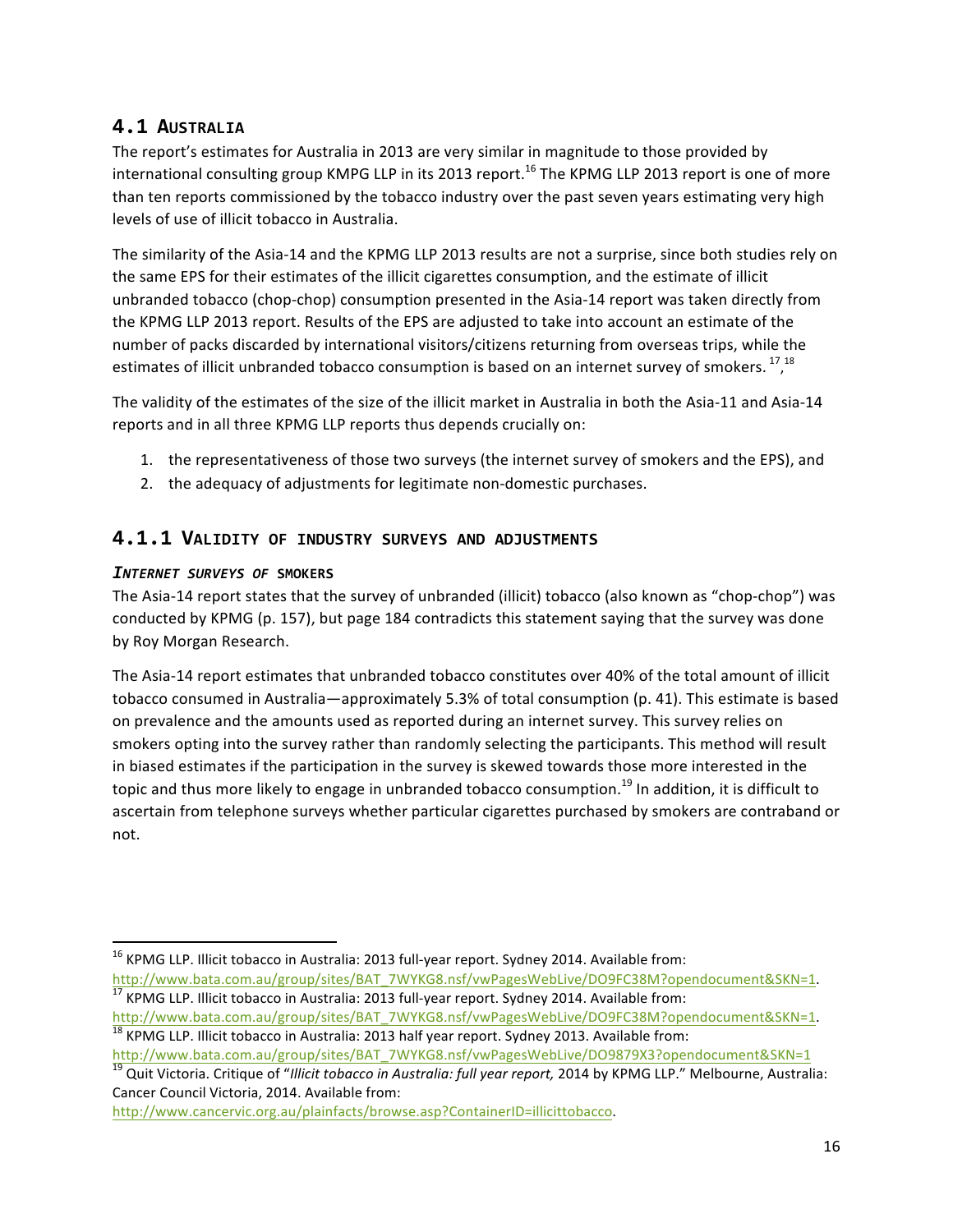Independent government-funded surveys estimate many *fewer* smokers who report using unbranded tobacco as well as the *amounts* they report using<sup>20</sup> and find that this type of tobacco represents between  $1-2\%$  of total tobacco consumption per year.<sup>21</sup> It is unclear why the Asia-14 report classifies chop-chop as non-domestic illicit tobacco (p.13) if it is clearly a domestic product.

#### *DISCARDED PACK SURVEYS (EPS)*

The estimates of illicit cigarette consumption are based on surveys in towns and major cities, while no packs are collected in rural areas, where approximately 25% of the Australian population resides. It is quite plausible that rates of use of illicit tobacco would be substantially lower in rural areas many hundreds of miles away from likely illicit distribution channels.

For the cities and towns, no information is provided on the exact locations of collections or on the exact methodology of collection. Without this information, it is not possible to judge even the representativeness of the urban areas.

#### *ADJUSTMENTS FOR LEGITIMATE NON-DOMESTIC PURCHASES*

Estimates of the amount of non-domestic legal purchases included in the Asia-14 report are based solely on the duty-free allowances for overseas visitors (page 152). These are calculated based on smoking rates in the countries of origin of each visitor as well as applicable duty-free allowances. This calculation ignores the fact that non-smokers may bring in cigarettes as gifts for family members. It also ignores the fact that people visiting or returning to Australia can bring in cigarettes beyond the duty-free allowance and simply declare these and pay customs duties.

In its annual report released in October 2014, $^{22}$  the Australian Customs and Border Protection Service included data on interceptions of cigarettes through the mail service in Australia. It reported that 44% of tobacco arriving via international mail was legal duty-paid. Yet the Asia-14 report and the KPMG LLP 2013 report fail to account for these legal non-domestic cigarettes.

For these reasons and given the likely unrepresentativeness of the discarded pack surveys, Asia-14 estimates of the prevalence of contraband tobacco are likely to be inflated.

### **4.1.2 ALTERNATIVE DATA ON ILLICIT TOBACCO IN AUSTRALIA**

The Asia-14 report includes and comments on the strengths and weaknesses of other available data sources on illicit tobacco (Annex A and Annex C), and it also includes a number of alternative estimates of the size of the market (page 184). However, not only does the report fail to point out that three out of the five estimates (including the "bottom-up" approach) show that the share of illicit trade in the market is less than 4% (in contrast to the OE and KPMG estimates that are over 13%), it also omits

<sup>&</sup>lt;sup>20</sup> Scollo M, Zacher M, Durkin S, and Wakefield M. Early evidence about the predicted unintended consequences of standardised packaging of tobacco products in Australia: a cross-sectional study of the place of purchase, regular brands and use of illicit tobacco. BMJ Open, 2014; 4(8). Available from: http://bmjopen.bmj.com/content/4/8/e005873.abstract

<sup>&</sup>lt;sup>21</sup> Quit Victoria. Illicit trade of tobacco in Australia: a report prepared by Deloitte for British American Tobacco, Philip Morris Ltd and Imperial Tobacco Australia Limited: a critique prepared April 2012. Melbourne, Australia: Cancer Council Victoria, 2012. Available from:

http://www.cancervic.org.au/plainfacts/browse.asp?ContainerID=illicittobacco.<br><sup>22</sup> AC&BP annual reports, 2007-08 to 2013-14 Australian Customs and Border Protection Service. Annual Report 2013-14. Canberra: ACBPS, 2014. Available from: http://www.customs.gov.au/site/page4283.asp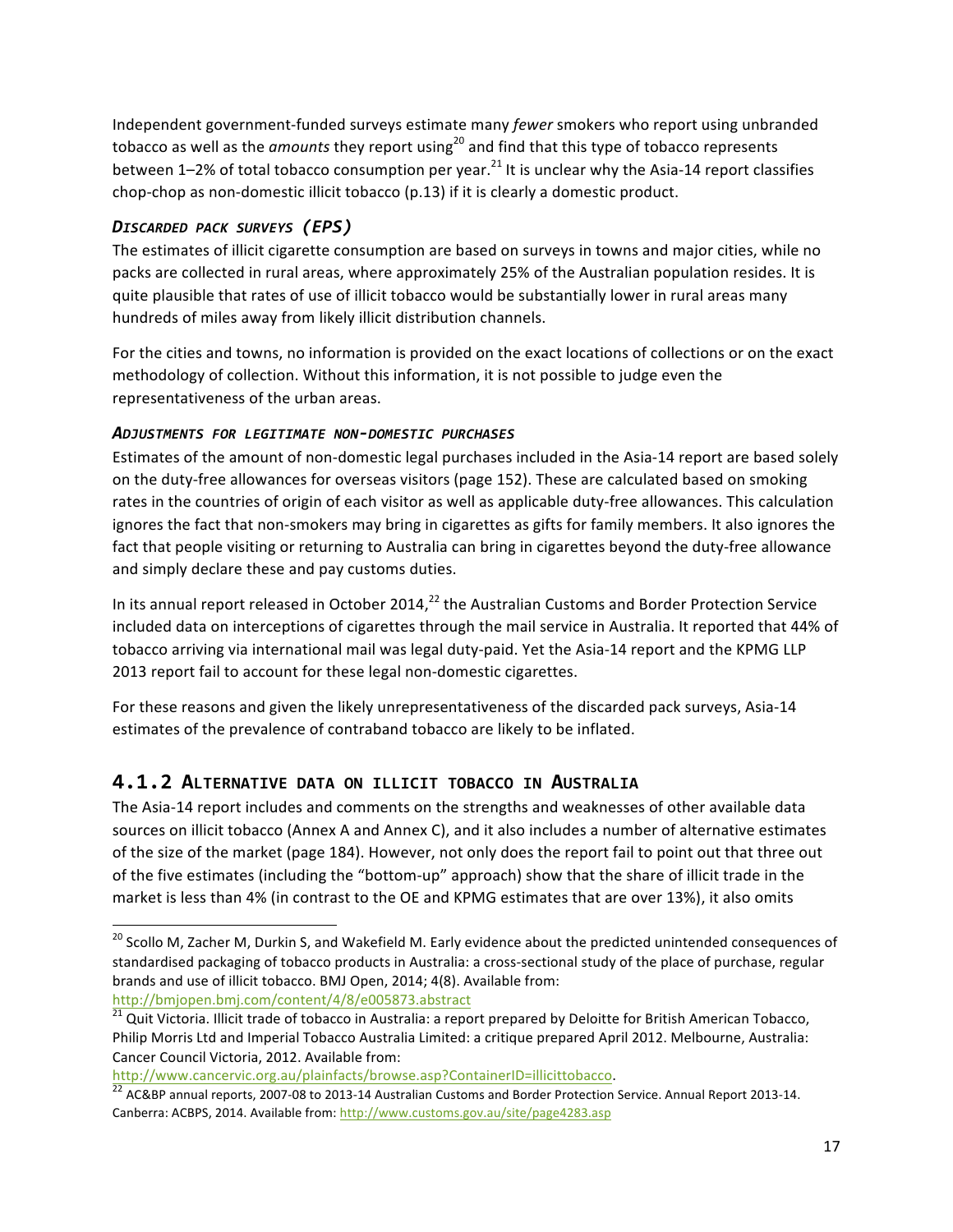additional sources of data on illicit tobacco (summarized below) that were available prior to the Asia-14 report publication in September 2014. It is also unclear why the smoking prevalence was taken from KPMG report if official prevalence data exist.

#### *INTERCEPTIONS OF SEA CARGO AND INTERNATIONAL MAIL*

The Asia-14 report states that the Australian Customs and Border Protection Service seized 3.4% more illicit tobacco and 41.8% more illicit cigarettes in 2012–13 than in 2011–12 (p. 40). While accurate this ignores the fact that 2011–12 was a low year for interceptions—see Figure 1 and Table 1. In addition, seizures can vary significantly from year to year due to factors unrelated to the extent of illicit trade. For example, the seizures are particularly affected by enforcement efforts, which increased in Australia in 2012–13 given the industry claims that plain packaging would cause illicit trade to rise.

Data on sea cargo interceptions by the Australian Customs and Border Protection Service over the past five years indicate an increase in seizures of contraband cigarettes commencing in 2010–11 when excise and customs duty in Australia increased by an unprecedented 25%,<sup>23</sup> but the total amount of tobacco seized over each of the past seven years—the number of tones of contraband cigarettes plus loose tobacco combined—has remained surprisingly constant despite the increased number of detections and the substantial increase in prices of tobacco products in Australia over that time.<sup>24</sup>



**Figure 1.** Amounts of loose tobacco and contraband cigarettes intercepted in sea cargo bound for Australia, and total weight of tobacco intercepted-Australia 2007-08 to 2013-14

Note: An additional 42 million sticks of undeclared cigarettes were intercepted in mail in 2013-14. Figures of undeclared cigarettes intercepted in mail for previous years not reported. Source: Australian Customs and Border Protection Services annual reports. Available from: http://www.customs.gov.au/site/page4283.asp

<sup>&</sup>lt;sup>23</sup> Scollo M. Chapter 13. The pricing and taxation of tobacco products in Australia. Tobacco in Australia: Facts and Issues, Melbourne, Australia: Cancer Council Victoria, 2013. Available from: http://www.webcitation.org/6QsaCaM3R

<sup>&</sup>lt;sup>24</sup> Australian Customs and Border Protection Service. Annual report 2011–12. Canberra: Australian Government, 2012. Available from: http://www.customs.gov.au/site/page4283.asp.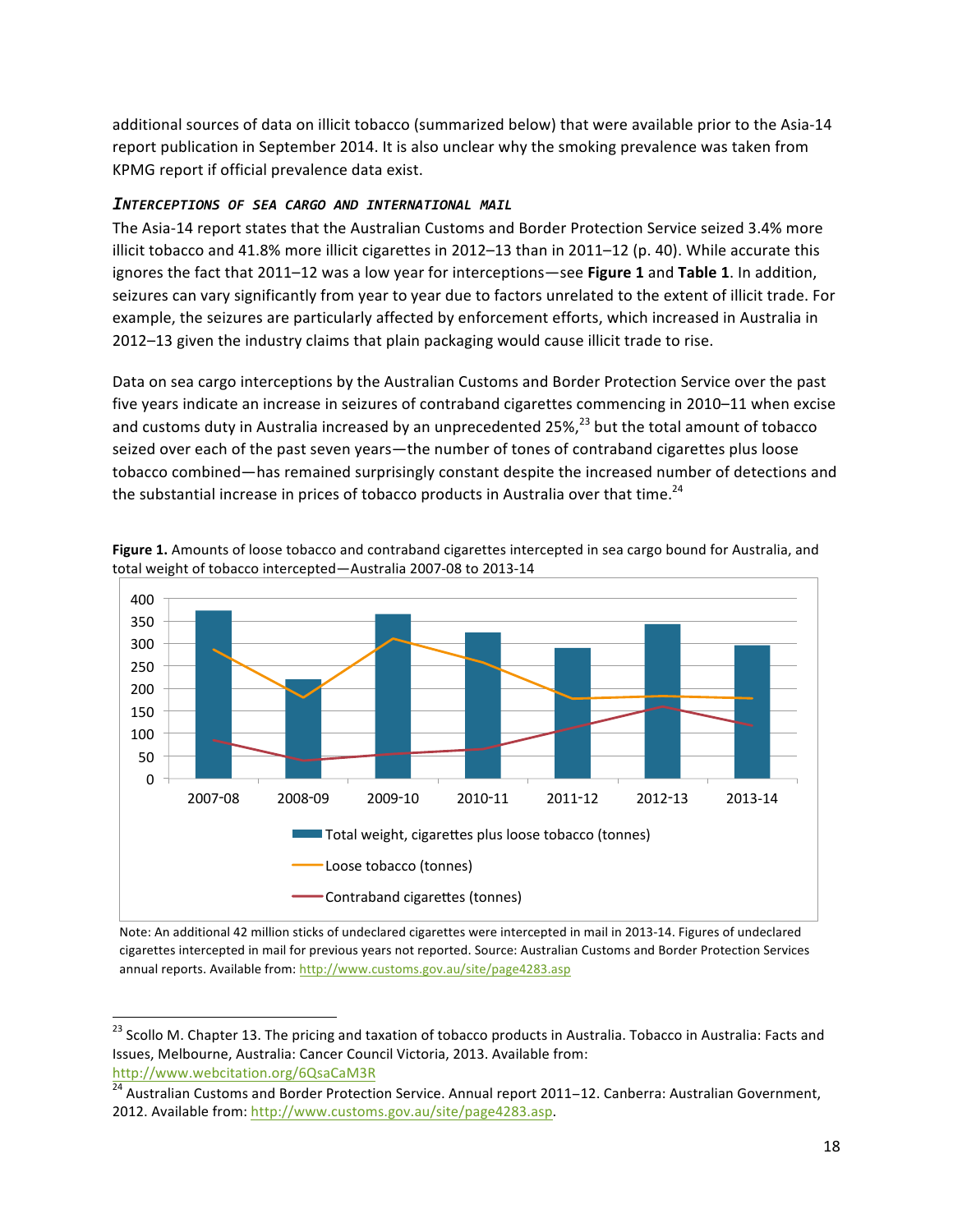| Year    | No. of<br>detections | <b>Tobacco</b><br>(tones) | <b>Cigarettes</b><br>(millions of<br>sticks) | <b>Duty evaded</b><br>(AUD million) | <b>Equivalent</b><br>tobacco weight<br>(tones) |
|---------|----------------------|---------------------------|----------------------------------------------|-------------------------------------|------------------------------------------------|
| 2007-08 | 58                   | 287                       | 107                                          | 114                                 | 373                                            |
| 2008-09 | 33                   | 180                       | 50                                           | 70                                  | 220                                            |
| 2009-10 | 42                   | 311                       | 68                                           | 120                                 | 365                                            |
| 2010-11 | 55                   | 258                       | 82                                           | 135                                 | 324                                            |
| 2011-12 | 45                   | 177                       | 141                                          | 125                                 | 289                                            |
| 2012-13 | 76                   | 183                       | 200                                          | 151                                 | 343                                            |
| 2013-14 | 81                   | 178                       | 147                                          | 139                                 | 296                                            |

Table 1. Amounts of loose tobacco and contraband cigarettes intercepted in sea cargo bound for Australia, and total weight of tobacco intercepted-Australia 2007-08 to 2013-14

The overall amount of tobacco intercepted in sea cargo in 2013-14 was lower than in 2012-13-see **Figure 1** and **Table 1.** Indeed, even including the cigarettes seized from international mail, data for which were included in the 2013-14 report but not in previous reports, the total amount of tobacco reported seized was lower in 2013–14 than in three of the previous six years (Figure 2).

Figure 2. Total weight of tobacco—cigarettes plus loose tobacco—reported seized, including mail interceptions in 2013-14 only



Source: AC&BP annual reports, 2007-08 to 2013-14 Australian Customs and Border Protection Service. Annual Report 2013-14. Canberra: ACBPS, 2014. Available from: http://www.customs.gov.au/site/page4283.asp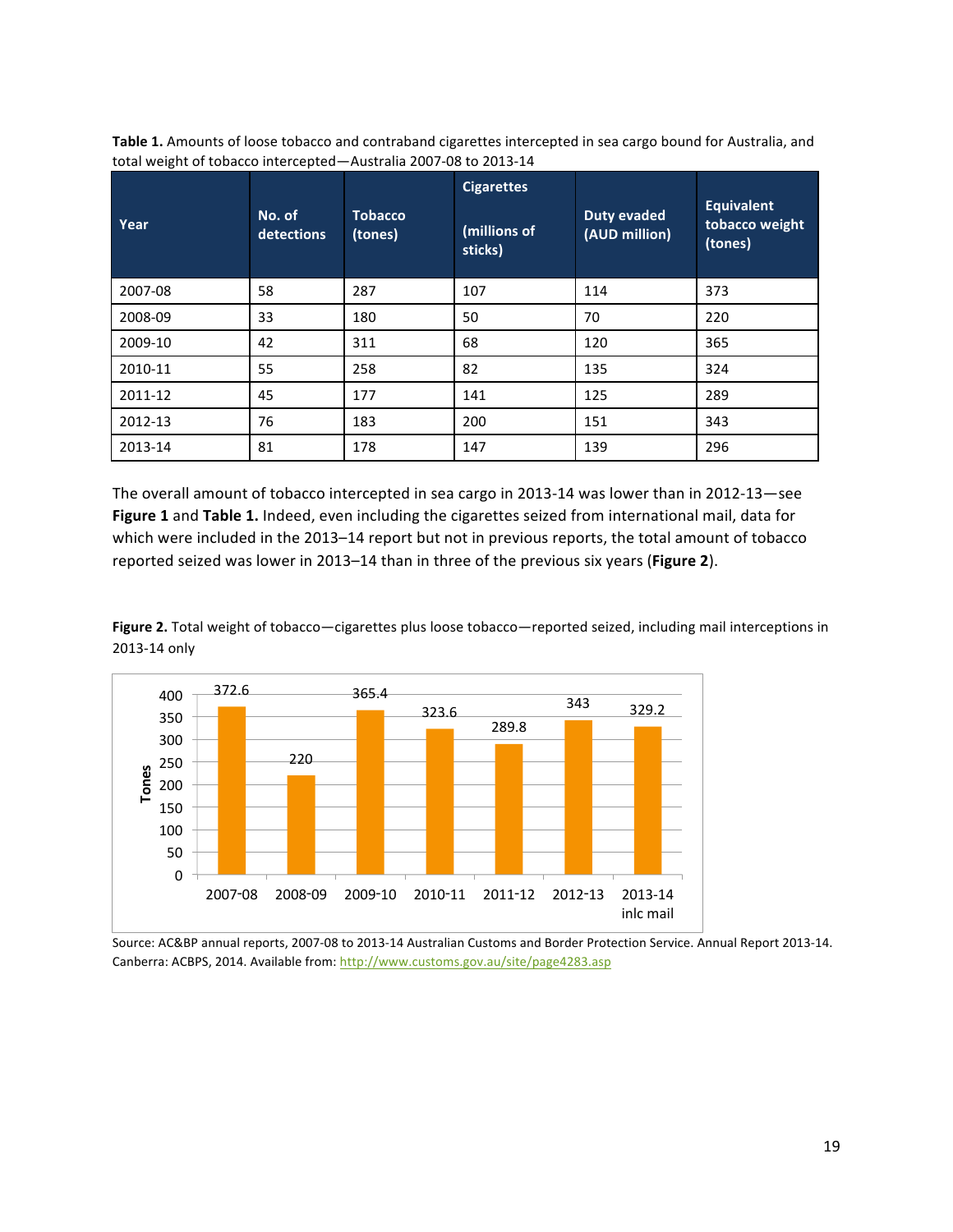#### *ALTERNATIVE SOURCES OF ESTIMATES NOT PRESENTED IN ASIA-14 REPORT*

Other available data provide relatively modest estimates of the extent of use of illicit tobacco in Australia.

#### 1. National Drug Strategy Household Survey-reported use of unbranded illicit **tobacco**

Results from the National Drug Strategy Household Survey in 2013<sup>25</sup> suggest a significant decline since 2007 in the percentage of smokers who are aware of unbranded chop-chop tobacco, who have ever smoked it, and who currently use it (Table 2).

| <b>Persons</b> |      |       |
|----------------|------|-------|
| 2007           | 2010 | 2013  |
|                |      |       |
| 48.0           | 46.3 | 33.9# |
| 27.0           | 24.0 | 16.5# |
| 6.1            | 4.9  | 3.6#  |
| 20.8           | 19.0 | 12.9# |
|                |      |       |

**Table 2.** Use of unbranded tobacco, among smokers aged 14 years or older, 2007 to 2013

 $#$  indicates a statistically significant decline from 2007 to 2013.

#### 2. Survey of Victorian smokers-reported use of unbranded illicit tobacco and use **of cigarettes with indicators of illicit status**

A study published in August 2014 in BMJ Open<sup>26</sup> analyzed cross-sectional data from the state of Victoria smokers interviewed before, during, and one year after the introduction of plain packaging. The proportion of smokers reporting current use of unbranded illicit tobacco (Table 3) was 2.3% in 2011, 2.2% in 2012 and 1.9% in 2013 (p=.46).

|                                                  | 2011 |             | 2012 |             | 2013 |             |
|--------------------------------------------------|------|-------------|------|-------------|------|-------------|
| <b>Unbranded illicit</b><br>tobacco <sup>a</sup> | %    | 95% CI      | %    | 95% CI      | %    | 95% CI      |
| Past 12-month use                                | 4.4  | $2.4 - 6.3$ | 4.9  | $2.4 - 7.4$ | 4.0  | $2.0 - 6.0$ |
| Current <sup>b</sup><br>' use                    | 2.3  | $0.8 - 3.8$ | 2.2  | $0.3 - 4.1$ | 1.9  | $0.6 - 3.1$ |

Table 3. Use of unbranded illicit tobacco by year – unadjusted percentages and 95% Confidence Intervals (95% CI)

 $a$  Includes all current smokers (smokers who smoke daily, at least weekly or less than weekly (2011:  $n=754$ ; 2012: n=590; 2013: n=601)

 $b$  Current use is use daily, weekly or less than weekly

 $^{25}$  Australian Institute of Health and Welfare. Highlights from the 2013 survey: Tobacco Smoking. Canberra: AIHW, 2014. Last update: 27 July; Viewed AIHW cat. no. PHE 145. Available from: http://www.aihw.gov.au/alcohol-andother-drugs/ndshs/<br><sup>26</sup> Scollo M, Zacher M, Durkin S, and Wakefield M. Early evidence about the predicted unintended consequences of

standardised packaging of tobacco products in Australia: a cross-sectional study of the place of purchase, regular brands and use of illicit tobacco. BMJ Open, 2014; 4(8). Available from: http://bmjopen.bmj.com/content/4/8/e005873.abstract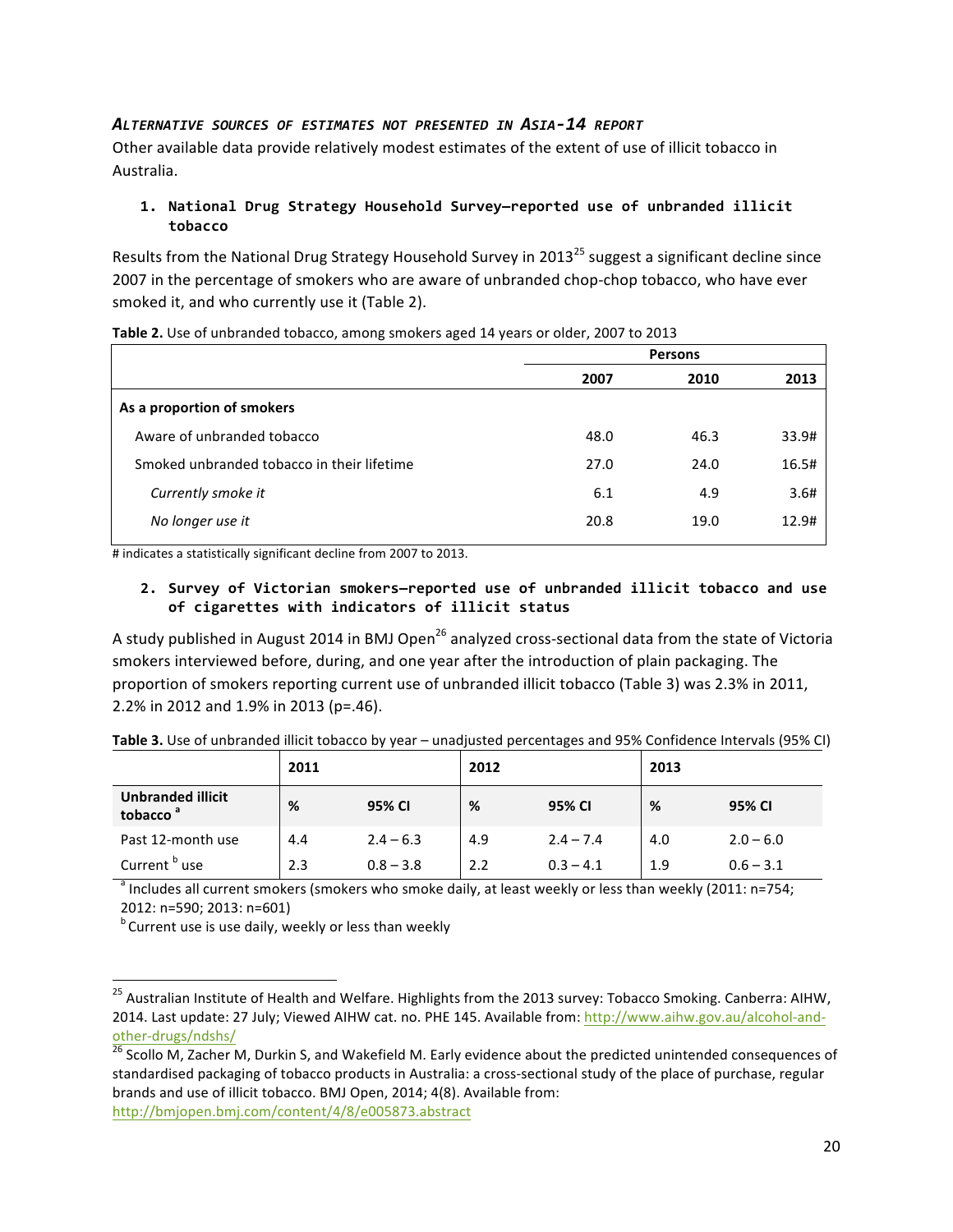Two criteria strongly suggestive of illicit status of purchased cigarettes are non-compliance with Australia's packaging requirements and/or being purchased from informal sources such as friends, market stalls, or people selling from the back of vans. A survey in the state of Victoria<sup>27</sup> revealed that in 2013, 2.6% of cigarette smokers reported having purchased one or more packets of cigarettes in noncompliant packaging in the past three months. About 1.7% had purchased one or more packets from an informal seller in the past year. Most people reporting any such purchases indicated that only a very small number of such packs had been purchased over the previous quarter/year. These estimates are contradictory to the Asia-14 report estimates.

### **4.1.3 CONCLUSION**

Data derived from sources independent of the tobacco industry suggests relatively low and stable levels of illicit tobacco in Australia.

# **4.2 HONG KONG**

The Asia-14 report estimate claims that 33.6% of cigarettes consumed in Hong Kong in 2013 were illicit. This is a slight reduction compared to the estimate of 35.9% published in the 2012 Asia-11 report.

As with the Asia-11 report, ITIC/OE made substantial efforts to publicize the release of the Asia-14 report in Hong Kong. The Hong Kong Council on Smoking and Health (COSH) was not aware of any study being conducted in Hong Kong until ITIC/OE held its press conference on Sept 9, 2014. The report's results were reported in almost all major local media (mainly Chinese newspapers) the day following the report release with striking headlines such as "1/3 smokers in Hong Kong smoked illicit cigarettes" and "The illicit consumption in Hong Kong ranked 3rd in all the 14 markets". Most of them cited Daniel Witt, the president of ITIC, who stated that "Key drivers of illicit tobacco in the [sic] Hong Kong include the excessive tax increases in 2009 and 2011".<sup>28</sup> When Hong Kong COSH advocated for a tax increase in 2013, the opponents cited the Asia-11 results to oppose the tax increase.

Even though it is not possible to assess all the problems with the two ITIC/OE reports due to insufficient details regarding their methods and data, the information provided leads to the conclusion that both Asia-11<sup>29</sup> and Asia-14 estimates are the product of a defective methodology using questionable data sources. 

http://bmjopen.bmj.com/content/4/8/e005873.abstract

 $^{27}$  Scollo M, Zacher M, Durkin S, and Wakefield M. Early evidence about the predicted unintended consequences of standardised packaging of tobacco products in Australia: a cross-sectional study of the place of purchase, regular brands and use of illicit tobacco. BMJ Open, 2014; 4(8). Available from:

<sup>&</sup>lt;sup>28</sup> For The Second Consecutive Year, 1 In 3 Cigarettes Consumed In Hong Kong Are Illegal. Press Release by the International Trade and Investment Center, Oxford Economics, and Hong Kong United Against Illicit Tobacco. Available from: http://www.iticnet.org/images/Press%20release%20(English).pdf [accessed 23 February 2014]

 $29$  Chen J, McGhee S, Townsend J, Lam TH, Hedley A (2015). Did the tobacco industry inflate estimates of illicit cigarette consumption in Asia? An empirical analysis. Tobacco Control, 0:1-7. doi:10.1136/tobaccocontrol-2014-051937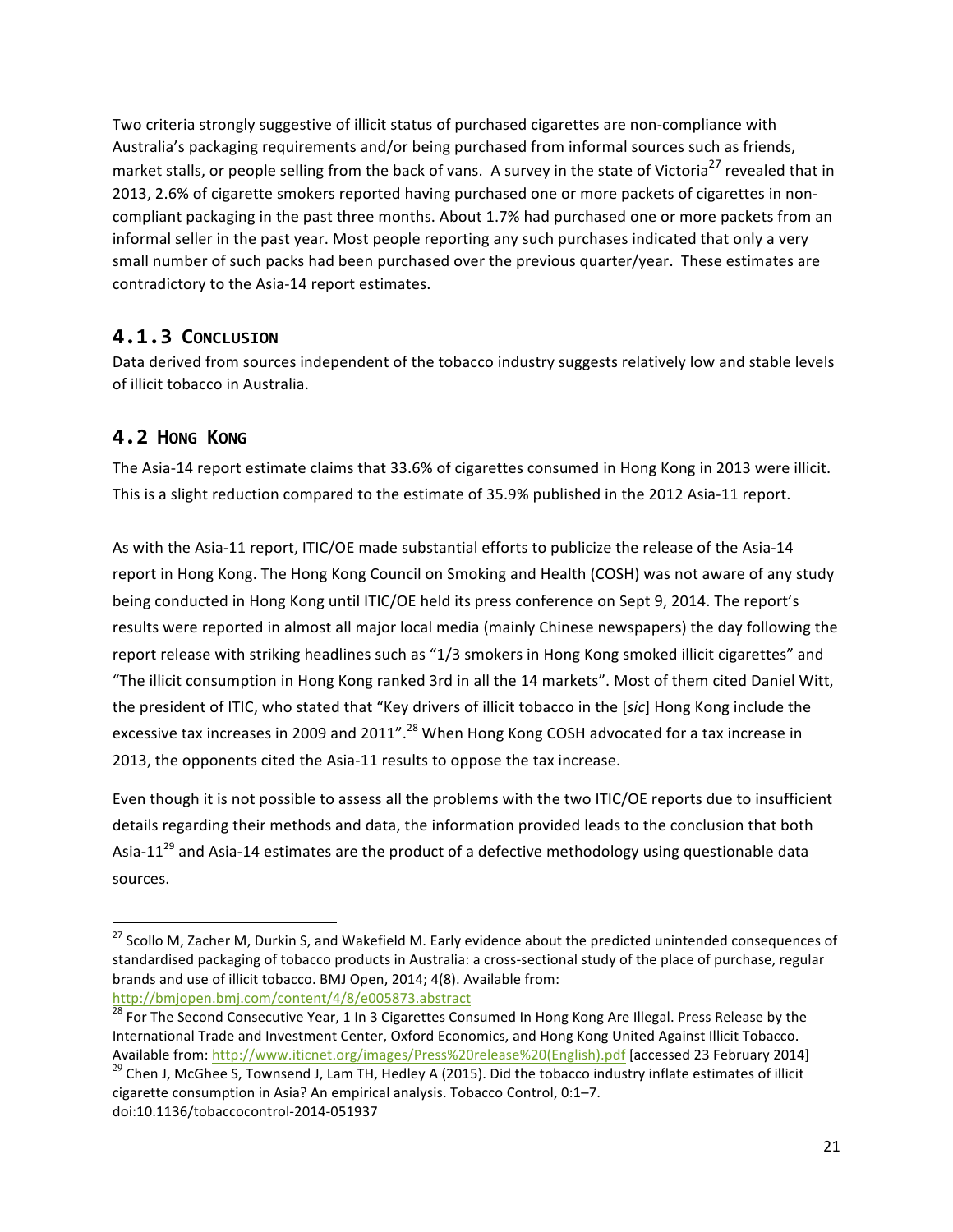#### **4.2.1 PROBLEMS WITH THE ESTIMATES, DATA AND METHODS**

As is true for other countries covered in the report, legal duty-free consumption is underestimated by accounting for only the top 3 inbound markets while ignoring the large number of visitors from other countries in 2013 such as Japan (1 057 033 visitors) and Korea (1 083 543 visitors), for example. In addition, Hong Kong inbound residents are not included in the calculation, which falsely classifies some legal packs as illegal. Both of these methodological failures result in overestimating the size of the cigarette illicit market.

The biggest concern is the Empty Packs Survey (EPS), upon which the Hong Kong estimate is dependent. Despite repeated queries on the method of EPS raised by Clear The Air Hong Kong to OE and ITIC and a promise by OE manager Scott Livermore to provide that information, the following details of the EPS methodology have not been released:

- Methods of identifying that an empty pack was duty-paid, illicit, or duty-free. This type of information is usually not available on the packs sold in Hong Kong. Misclassification of legal packs as illicit products would result in overestimating the illicit share of total cigarette consumption.
- Reasons for selecting the  $2^{nd}$  and  $4^{th}$  quarters of 2013 for data collection (Page 158, Annex A). It is unclear whether selecting instead the low tourist season of the  $3<sup>rd</sup>$  quarter would generate a different result, but given the important role tourists play in Hong Kong's estimate, this issue should have been addressed.
- The sampling method in each district, specifically, the method of selecting locations within a district where the empty packs were picked up and rules regarding sampling a particular location multiple times. The sampling method has profound implications for generating unbiased results.
- The specific timing of data collection according to the time of day and the part of the week. The timing could influence if these packs were discarded by commuters, late night partygoers or by weekend/holiday visitors.
- Calculation of sampling weights. In addition to weighting the data according to the population size, it is not clear whether the weights were also adjusted for commuting patterns and/or disproportional number of tourists temporarily residing in certain districts. The failure to account for the presence of tourists and commuters will generate an upward bias in the estimate of the size of the illicit cigarette market.

In addition to the lack of details on the EPS, there are no details about the 2013 consumer survey that was used to generate an alternative estimate of illicit cigarette consumption in Hong Kong.

The report is also confusing at times. For example the graph on page 29 as well as the information on page 63 show no change in the volume of illicit cigarette consumption; however, the text on page 29

<u> 1989 - Andrea Santa Andrea Andrea Andrea Andrea Andrea Andrea Andrea Andrea Andrea Andrea Andrea Andrea Andr</u>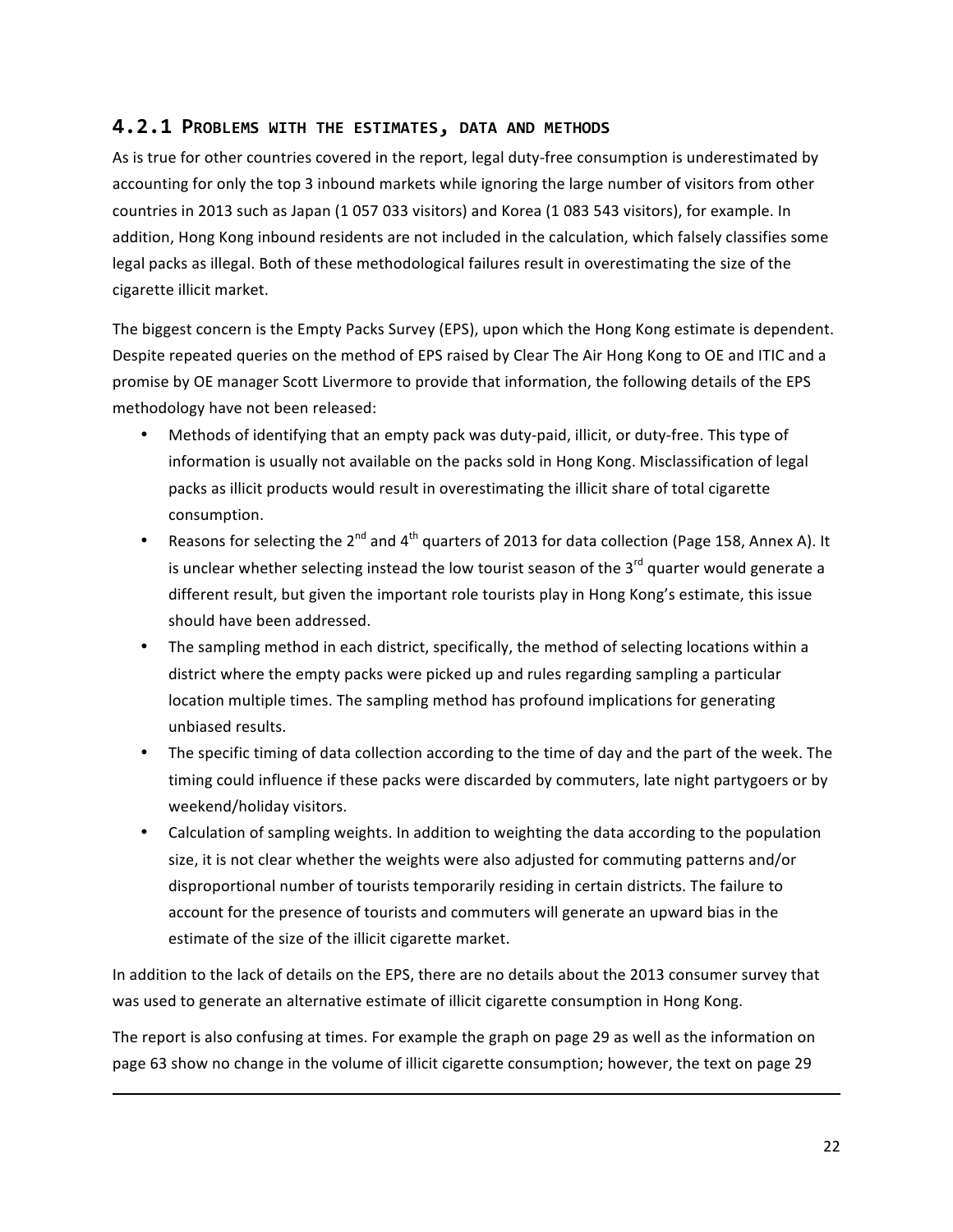explicitly lists Hong Kong among countries where the volume in illicit cigarette declined from 2012 to 2013. On page 66 the report states that "The bulk of the Non-Domestic share in Hong Kong remains Duty-Free products, the incidence of which far outweighs estimates of Non-Domestic Legal inflows." Yet, the report is clear about the Duty-Free products being also included in the Non-Domestic Legal inflows  $(p. 34)$ .

### **4.2.2 OTHER ESTIMATES OF ILLICIT CONSUMPTION IN HONG KONG**

Using scientifically valid data and a transparent methodology, a group of academics used a "top-down" approach to estimate the size of illicit cigarette consumption in Hong Kong. <sup>30</sup> Unlike the ITIC/OE reports, this study accounted for Hong Kong inbound residents and various groups of tourists based on the length of their stay in Hong Kong. It also conducted a sensitivity analysis to test the robustness of its results to various assumptions. The results showed that between 8.5% and 14.2% of total cigarette consumption in Hong Kong in 2012 was illicit. This means that the Asia-11 report inflated the estimates by 133–337%.

A population-based telephone survey conducted by Hong Kong COSH and School of Public Health, University of Hong Kong in 2013 among randomly sampled current smokers (n=800) aged 15-65 revealed that only 8.8% claimed that they had often bought lower cost cigarettes in the past 6 months. Among those who had bought the low-cost cigarettes, 28.5% believed that they were smuggled from other places. Daily consumption of smokers who often bought low-cost cigarettes was 16.3 sticks compared to 14.1 of the average daily consumption. If the smokers who often bought low-cost cigarettes only smoked low-cost cigarettes and all of the low-cost cigarettes were smuggled, then the proportion of illicit consumption from this survey would be 10.2% (8.8%\*16.3/14.1). If only 28.5% of these low cost cigarettes were smuggled, illicit cigarettes would represent only 2.9% of total consumption. These estimates are substantially lower compared to the ITIC/OE estimates in the Asia-11 (35.9%) and Asia-14 (33.6%) reports.

### **4.3 BRUNEI**

 

As late as 27 August 2014 Oxford Economics contacted the Ministry of Health in Brunei and requested data on the volume of legal duty-paid cigarettes and other tobacco products, as well as the value of excise duty paid in local currency for 2012 and 2013. This request reveals that seven business days before the report was officially presented on September 5, 2014, OE was still looking for the basic data required for calculating their estimates.

 $30$  Chen J, McGhee S, Townsend J, Lam TH, Hedley A (2015). Did the tobacco industry inflate estimates of illicit cigarette consumption in Asia? An empirical analysis. Tobacco Control, 0:1-7. doi:10.1136/tobaccocontrol-2014-051937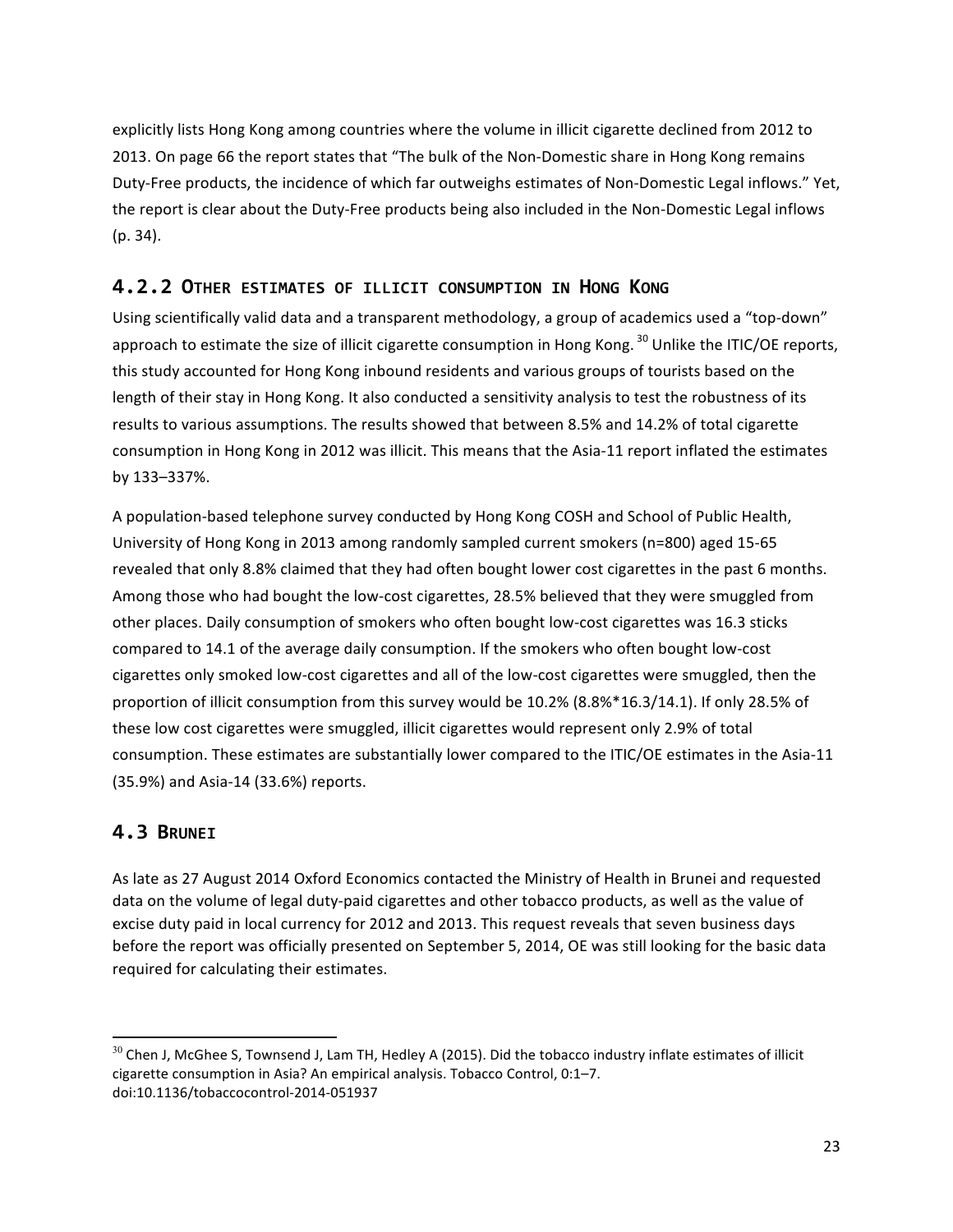It was perhaps this rather late attempt to collect essential data that caused the estimates for Brunei to rely on the methodologically weak "bottom-up" approach to estimate the size of the domestic cigarette market (p.48). This estimate is even more questionable in the case of Brunei since the report claims there are no national data on the average daily cigarette consumption and "borrowed" this statistic from neighboring markets by calculating an average (p.185). No information is provided on the method of calculation. A transparent study would have disclosed which of the neighboring markets had been considered and specified whether a simple or weighted average had been used.

Even though the EPS was done in Brunei in the 2nd quarter of 2013, it is not clear why this was necessary if, in the end, the report considers all cigarettes consumed in Brunei to be illicit since May 2013 following PMI's departure from the country. Similarly, while the report recognizes (p. 153) that "passengers may still bring in products and pay the appropriate duty at the border," it makes a broad assumption that these volumes are negligible "in the absence of available data to suggest otherwise."

It is also not clear why the conversion of loose tobacco to cigarettes applied in Brunei (0.949 grams of loose tobacco per cigarette) is different compared to Australia (0.8 grams per cigarette) and Thailand (0.75 grams per cigarette). 

Brunei did not have any tax increase in 2013, therefore the higher share of illicit consumption in total cigarette consumption in 2013 compared to 2012 could not be blamed on a tax increase. It was most likely a result of lower cigarettes consumption, both legal and illicit (p. 49).

## **4.4 INDONESIA**

The report states (p. 188) that the data source for the smoking prevalence is WHO, but the data source for the average daily consumption is a consumer survey data 2013. No details regarding this survey are provided on page 188. It is necessary to go back to page 70 and guess that the 2013 survey cited on page 188 could be a part of the Global Consumer Trends Surveys conducted in 2013 on behalf of PMI. The report provides no details about the Global Consumer Trends Surveys such as the sample size and sampling frame. Without such basic information, it is impossible to judge the quality of the data generated by this survey.

Even though a reader learns that Indonesia experienced a significant increase in tax loss (in absolute terms) from 2012 to 2013 due to illicit trade while simultaneously increasing tobacco tax revenue, the report does not point out that the tax revenue increase (from IDR 90.5 trillion to 103.6 trillion) was much larger than the alleged increase in the estimated tax loss (from IDR 0.1 trillion to 0.6 trillion). Additionally, the Asia-14 report presents the increase of tax revenue loss in a misleading way, stating that there was a 583.6% increase in tax revenue losses as against a 14.4% increase in tax revenues collected. 

# **4.5 MALAYSIA**

The Asia-14 report presents four different estimates of the share of illicit cigarette consumption in Malaysia using different methods and different data sources (p.190). They range from 16.5% to 54.1%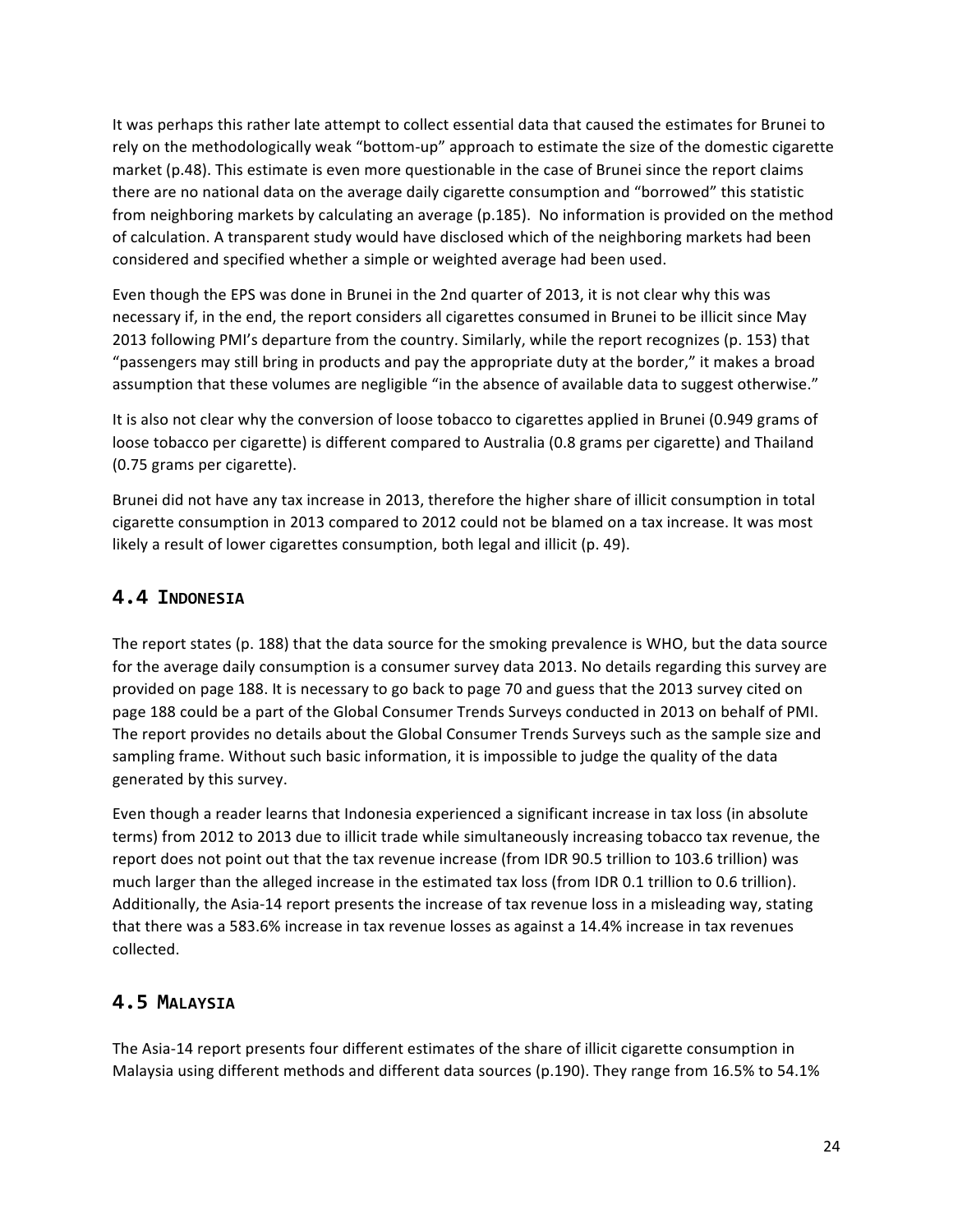with the estimate of 35.6% presented in the Asia-14 report. Such a wide range of estimates calls into question the reliability of such estimates.

The International Tobacco Control (ITC) Policy Evaluation Project that collects data via cross-sectional surveys using multistage stratified cluster sampling method estimates that the share of illicit cigarettes in Malaysia was 16.5% of total consumption based on data collected from May 2011 to March 2012.<sup>31</sup> This ITC estimate is almost identical with the lowest estimate (estimated by an academic) cited and less than half of the estimate presented in the Asia-14 report.

The estimate presented in the Asia-14 report is based on the EPS, which is conducted in Malaysia by AC Nielsen on behalf of Royal Malaysian Customs with BAT, JTI, and PMI as participating companies. The methodology of this survey has been criticized both by academics and the public health community familiar with the data collection. The main criticism points to collecting packs primarily in areas where the likelihood of smokers consuming illicit cigarette is higher relative to other localities. For example, the public litter bins selected for data collection are located in illicit cigarettes hotspots such as stadiums and markets, or in rural areas known for large representation of immigrant workers such as palm oil estates where many poor Indonesian migrant workers reside.

## **4.6 PHILIPPINES**

 

The Asia-14 report states that on 1 January 2013 the excise tax increased by 341.2% (from 2.72 to 12 pesos) for the majority of cigarettes, and this contributed to a 59.4% rise in the pack price of the most sold brand (p. 28). Even though this price increase was significant in relative terms, the report (p. 107) also shows that the pack price of the most sold brand increased from approx. 16 pesos in 2012 to only 25 pesos (less than USD 0.60) in 2013. This means that despite the price increase, cigarettes in the Philippines remain very affordable, especially when cigarettes are sold individually rather than by pack.

Still, the report claims that the 2013 tax increase was the main driver of the purported increase in illicit consumption in 2013, which it estimated at 18.1% of total consumption. This estimate is lower than in seven other Asia-14 countries, but the report emphasizes that the Philippines experienced the largest volume increase in Illicit Consumption (an increase of 198%) among the Asia-14 countries. While the report notes that there was a 3.0% reduction in Total (legal and illicit) Consumption in 2013 compared to 2012 and acknowledges that the "super low price" segment's share of Legal Domestic Sales more than doubled to 39.4% in 2013, and that the share of all other segments ("premium price", "medium price", and "low price") declined (p. 106), it claims that the decline in Legal Domestic Sales was wholly offset by a rise in Illicit Consumption (p. 108).

Allegedly an estimated 89.8% of Illicit Consumption and 16.3% of Total Consumption in 2013 was attributable to Domestic Illicit Consumption (p. 112), which was estimated to have grown by 181.2% or 11.0 billion cigarettes (p. 12). This is consistent with the assertions of Philip Morris Fortune Tobacco Corporation (PMFTC) that its main competitor, Mighty Corporation, had under-declared its production volumes to evade taxes, which allowed Mighty to outprice PMFTC brands and eat into PMFTC's

 $31$  Liber AC, Ross H, Omar M, Chaloupka FJ. The Impact of the Malaysian Minimum Cigarette Price Law: Findings from the ITC Malaysia Survey. Tob Control doi:10.1136/tobaccocontrol-2014-052028. Available at: http://tobaccocontrol.bmj.com/content/early/2015/03/25/tobaccocontrol-2014-052028.full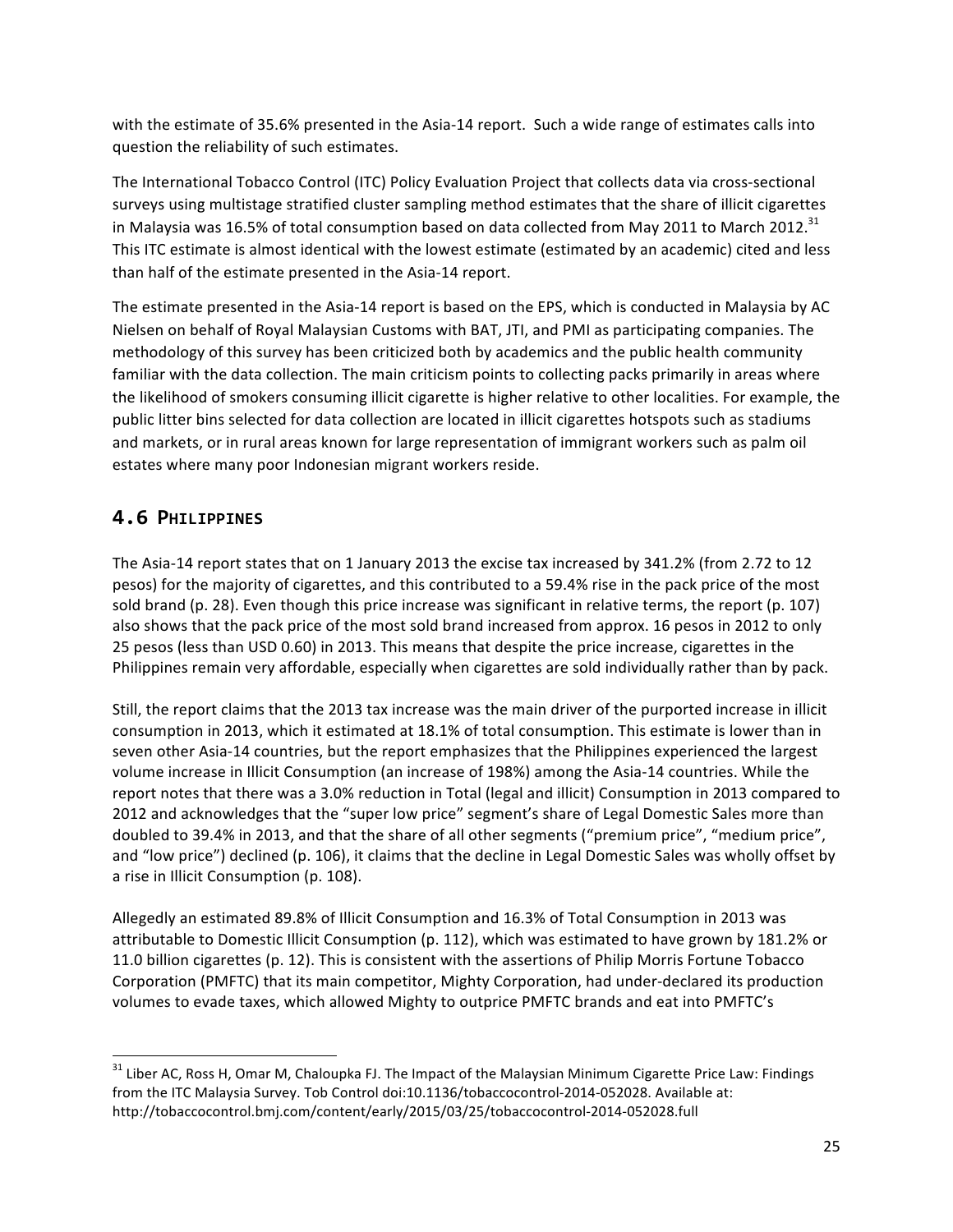monopolistic market share.<sup>32</sup>

In addition to making claims of massive domestic illicit trade, the Asia-14 report continues its scaremongering by claiming that the Philippines was the main market for consumption of Counterfeit cigarettes, with counterfeit volumes rising sharply by 800%. A careful reader will discover, however, that despite this "huge" increase, the share of counterfeit cigarettes in total consumption is only 1.8%.

While the report highlights its estimates of alleged tax losses from illicit trade, it fails to point to the significantly higher tax revenues after the 2013 tax increase (p. 111); for tobacco excise alone (not including VAT), the government collected PHP 70.4 billion in 2013, which is higher by PHP 37.5 billion or 113.7% compared to 2012. Excise revenue gains were thus 454% higher than the report's estimated excise tax losses (PHP 12.7 billion) in 2013. This revenue gain was achieved despite the industry's customary practice of frontloading/forestalling at the end of 2012 (in anticipation of the January 2013 tax increase), which contributed to lower 2013 excise revenues, something the Asia-14 report fails to acknowledge.

Fortunately, in addition to having increased excise collections, the 2013 tax increase has also reduced tobacco consumption. A March 2014 survey<sup>33</sup> shows that overall smoking prevalence in the Philippines decreased from 28.3 percent to 26 percent from December 2012 to March 2014, with the largest declines among the very poor (from 38.0 percent to 25.0 percent) and among younger adults aged 18 to 24 years (from 35.0 percent to 18.0 percent).

# **4.7 TAIWAN**

 

The Asia-14 report estimates that 8.7% of all cigarette consumption in Taiwan is illegal and also presents three other estimates, ranging from 3.5% to 13.5%, using alternative methods and data sources (p.195). A survey conducted by the Taiwan Administration in 2011 found that only 4% of Taiwanese smokers admitted having purchased contraband tobacco products in the past year.<sup>34</sup> This indicates that the lower bound estimate is probably closer to reality and that the Asia-14 report overestimated the share of the illicit market by more than 100%.

The Asia-14 report's estimate is based on an incorrect report of the legal domestic sales of 35.5 billion cigarettes in 2013, because the 2013 official data show that the total cigarette sales was 38.4 billion. If the correct estimate were used, the share of illicit cigarettes in total consumption would be 7% lower (8.1% instead of 8.7%). 

In addition, the EPS, one of the primary data sources for almost all countries presented in the report, was replaced by a Consumer Panel Survey in Taiwan. No reason was provided as to why a different data collection method was used in Taiwan.

 $32$  Cuevas-Miel, L. (2014, February 13). YOSI WARS: Philip Morris HQ Tells Investors Mighty Corp Is Dodging Taxes. *Interaksyon*. Retrieved from http://www.interaksyon.com/business/80684/yosi-wars--philip-morris-hq-tellsinvestors-mighty-corp-is-dodging-taxes

<sup>&</sup>lt;sup>33</sup> Social Weather Stations (SWS). Survey on Usage, Attitudes and Behavior of Filipinos Towards Tobacco, March 2014.

<sup>&</sup>lt;sup>34</sup> 2013 Taiwan Tobacco Control Annual Report. Health Promotion Administration. Taiwan. 2013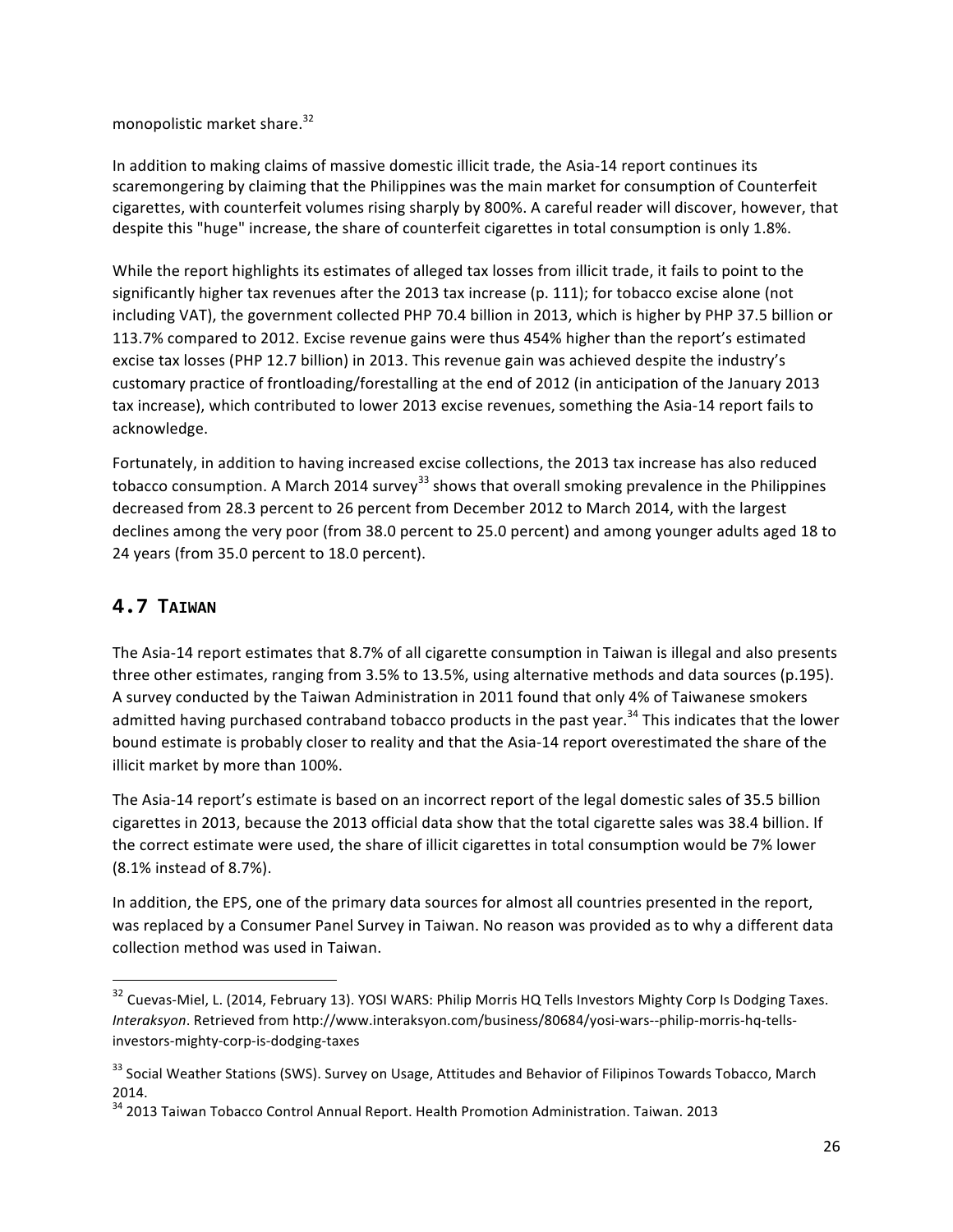Taiwan did not have any tax increase in 2013, therefore the higher share of illicit consumption in total cigarette consumption in 2013 compared to 2012 cannot be blamed on a tax increase.

Even though a reader learns that Taiwan experienced a significant increase in tax revenue losses (in absolute terms) from 2012 to 2013 due to illicit trade while simultaneously increasing tobacco tax revenue, the report does not point out that the net gain for the tax revenue authority in 2013 was still US\$ 16.8 million even after accounting for the estimated revenue loss.

# **4.8 THAILAND**

Thailand does not fit the report's rhetoric about the link between higher taxes and higher illicit market penetration. The report demonstrates that despite the tax increase in 2012, the market share of illicit cigarettes decreased from 2.9% in 2012 to 2.3% in 2013 and the estimated revenue loss declined from THB 2.4 billion in the fiscal year 2011/2012 to THB 1.7 billion in the fiscal year 2012/2013. At the same time, Thailand increased its tobacco tax revenue. Moreover, thanks to its policy of regular tobacco tax increases, Thailand was able to increase its excise tax revenue from THB 33.3 billion in 2003 to THB 67.8 billion in 2013 $^{35}$  while having one of the lowest estimate of illicit tobacco trade.



Source: Ministry of Finance, Thailand, 2014

Even though the authors of the report believe that Thailand has high tobacco taxes that reached 87% of ex-factory selling price for manufactured cigarettes in August 2012, the illicit cigarette trade in Thailand is very low. In addition, the impact of the recent tax increase on tobacco products market prices was negligible and the prices of the most popular local and international cigarette brands even declined -

 <sup>35</sup> Ministry of Finance, Thailand, 2014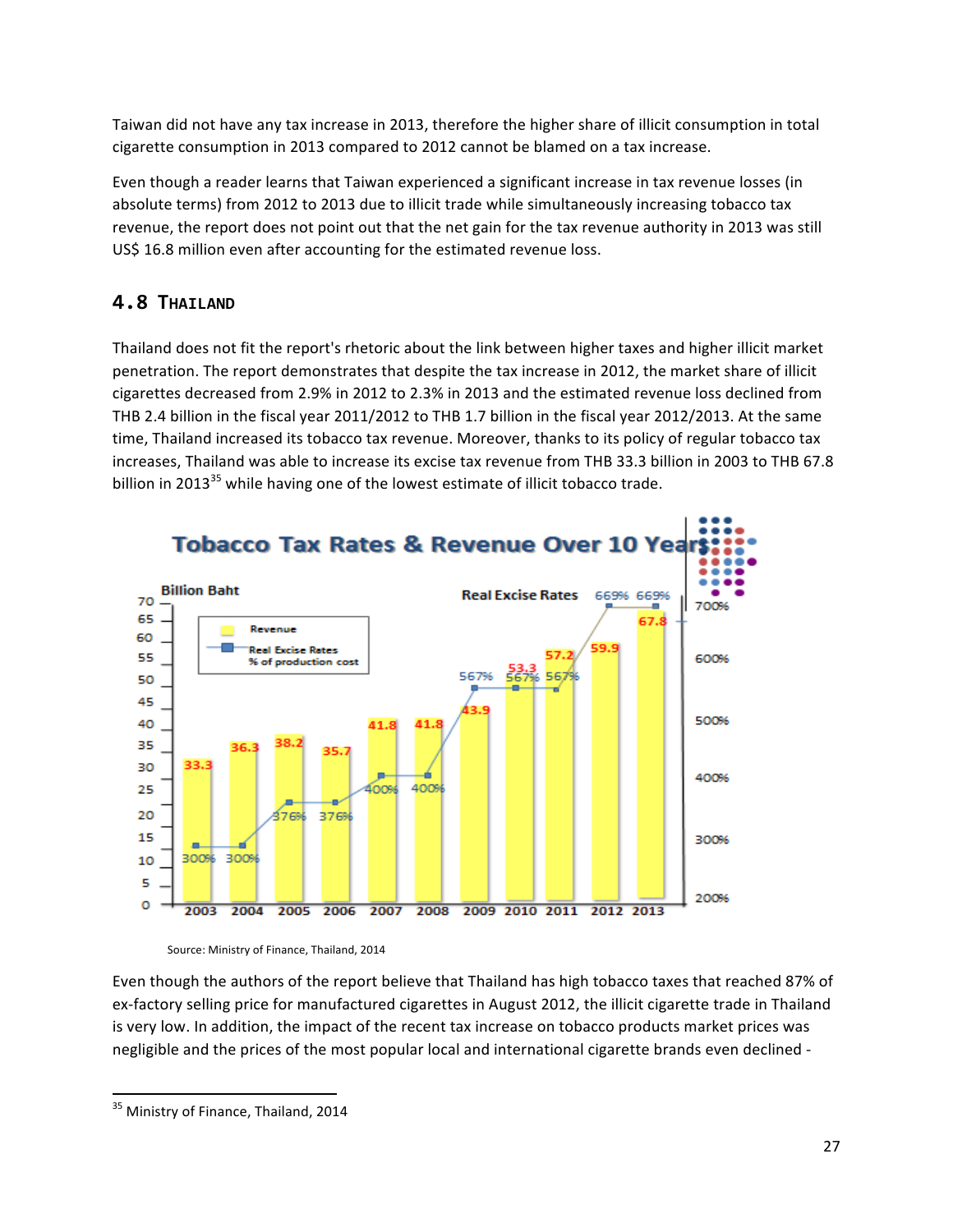from USD 2.16 in 2012 to USD 2.06 in 2014 for local brands, and from USD 2.66 in 2012 to USD 2.06 in 2014.<sup>36,37</sup> This means that the 2012 tobacco tax increase was not large enough to impact cigarette prices as it was absorbed by the tobacco companies. This is a signal that Thailand needs much higher tax rate in order to impact cigarette retail prices. Tobacco tax policy as public health measure works only if prices go up as it helps smokers to quit and prevents young people from smoking initiation.

# **4.9 Vietnam**

Both the Asia-11 and Asia-14 reports were heavily publicized in the local media and used by the industry to lobby against higher tobacco taxes during the 2013-2014 excise tax law amendment process.

The Asia-14 report estimates that illicit consumption in Vietnam represented 20.7% of total domestic consumption in 2013. This estimate is remarkably close to the estimate of 21.6% provided by the Vietnam Tobacco Association (VTA) that is also highlighted in the report. The report does not provide any information about the methodology employed by VTA to generate their estimate.

The EPS, the primary source of data to estimate the size of the illicit cigarette market in Vietnam, was conducted in the 15 largest cities covering 15.5% of the total population. Since the consumption of illicit cigarettes is substantially larger in urban versus rural areas,  $^{38}$  the Asia-14 estimate for Vietnam suffers from an upward bias.

A recent empirical analysis in Vietnam using publicly available data showed that illicit consumption in Vietnam ranged from 0.7% -  $6\%^{39}$  of total domestic consumption, an estimate substantially lower compared to the Asia-14 report's estimate.

The report claims  $(p.30)$  that Vietnam experienced an increase in tax losses due to illicit cigarettes between 2012 and 2013. However, the estimated increase in the tax loss was only about 3.1% (about US\$ 9 million) while the total cigarette tax revenue increased by 15.4% (about US\$ 110 million) during the same time. Since there was no tobacco tax increase in Vietnam from 2008 to 2014 and Vietnam applies ad valorem tax, where the amount of tax collection is a function of the producers' price, the tax revenue increase was entirely driven by tobacco industry price increases. Therefore, the increase in tax losses due to illicit cigarettes cannot be blamed on a tax increase. This situation also puts into question the tobacco industry rhetoric about prices/taxes driving the illicit trade and the industry effort to prevent illicit trade by opposing tax increases. Obviously, when it comes to industry-driven price increases, the industry is less eager to make the association.

<sup>&</sup>lt;sup>36</sup> SEATCA. (2013). ASEAN Tax Tobacco Tax Report Card: Regional Comparison and Trends.

<sup>&</sup>lt;sup>37</sup> SEATCA. (2015). ASEAN Tax Tobacco Tax Report Card: Regional Comparison and Trends.<br><sup>38</sup> Nguyen MT, Dao ST, et al (2014). Portrait of Illicit Cigarette Trade in Vietnam (unpublished report).<br><sup>39</sup> Nguyen MT, Denniston Vietnam, 1998-2010. *PLoS One*. 2014;9:e87272.